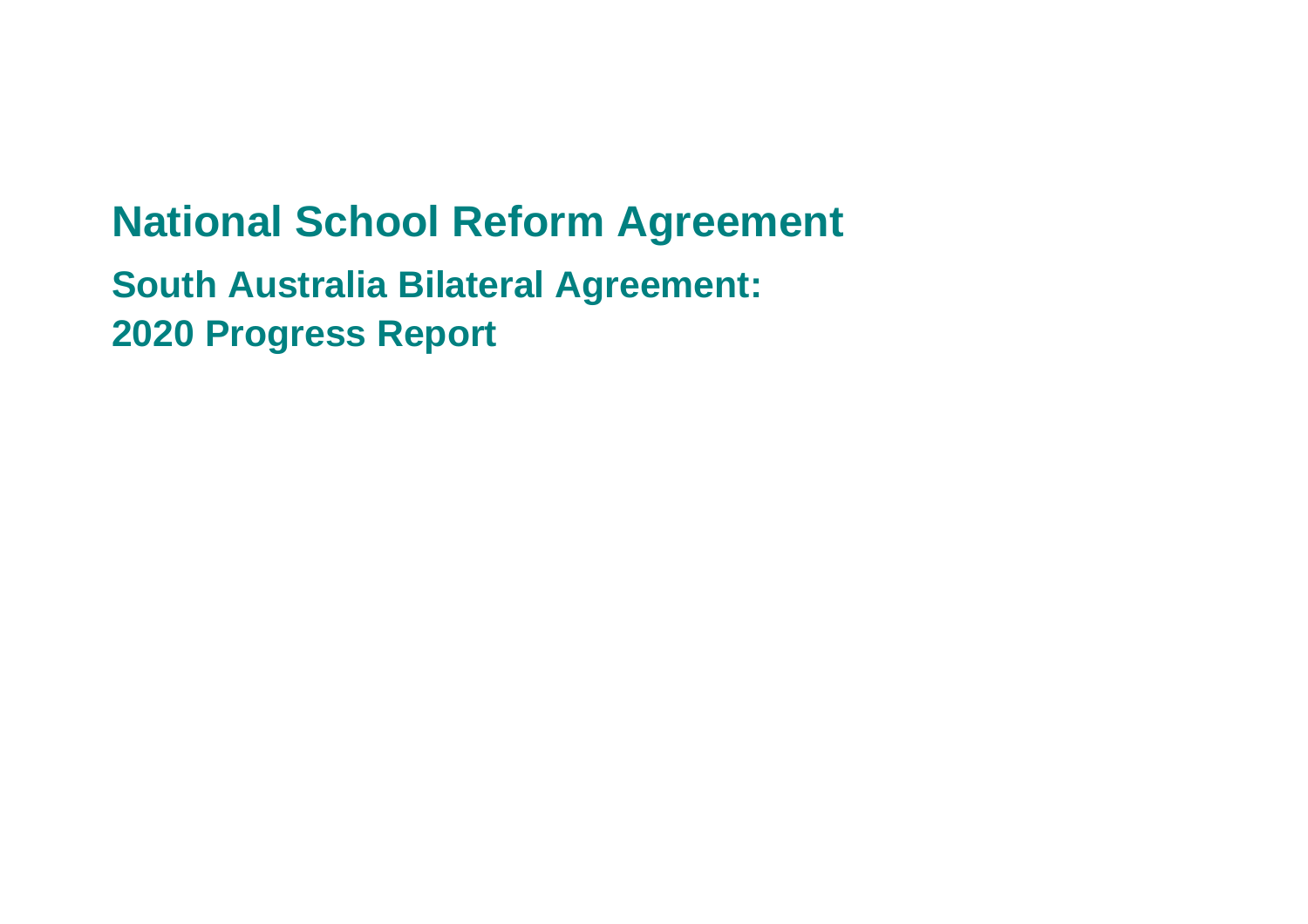#### **Executive Summary**

In 2020, South Australia's schooling sectors have continued to work to progress all agreed actions under the bilateral agreement of the National School Reform Agreement. Highlights against the three reform directions of the agreement are noted below.

#### *REFORM DIRECTON A Supporting students, student learning and student achievement*

- Continuing the rollout of the \$1.3b investment in South Australian government education sites, which includes: over 100 projects to improve school facilities across the state, supporting the impending transition year 7 into high school; a new secondary school in Whyalla to replace 3 ageing secondary schools in the area and; two new birth to year 12 schools located at Aldinga and Angle Vale and a new secondary school at Goolwa.
- For the Catholic sector, priorities were the ongoing rollout of the Phonics Sound Check in primary schools, and refining arrangements for the transition of Year 7 to high school at all school sites.
- For Independent schools, the transition to online modes for professional learning created opportunities for metropolitan and rural schools to engage with the literacy and numeracy learning progressions, and new STEM professional learning was planned and prioritised in response to identified school and teacher need.

#### *REFORM DIRECTION B Support teaching, school leadership and school improvement*

- In the Government sector, rollout of entrepreneurial education programs continued at the 5 participating schools. Orbis, the department's professional learning institute for leaders, continued its program of professional learning to develop teaching expertise and educational leadership by supporting 400 educators in their professional development.
- In the Catholic sector, the Living, Learning, Leading, Standards were trialled as a tool for supporting annual school improvement planning and the Entrepreneurial Education Network was established to focus on students and teachers working as co-creators, innovators and designers of product-oriented entrepreneurial learning experiences.
- For Independent schools, there was a continuing emphasis on leadership and professional development, including entirely new opportunities, *Leading Innovation: Learning from Leading Voices COVID-19, which* were rapidly designed in response to the COVID-19 pandemic.

#### *REFORM DIRECTION C Enhancing the national evidence base*

- The Department for Education continued collaboration with the Australian Government on quality assurance strategies to build a consistent understanding and improve the annual Nationally Consistent Collection of Data on School Students with Disability.
- Independent schools have continued to be offered and utilise school improvement initiatives, including supports and resources to help manage the impact of the COVID-19 pandemic.
- The Catholic sector piloted its new Business Intelligence tool to provide data to inform and support school improvement activities, and consideration of ongoing refinements to the tool's efficacy and alignment to school and system improvement priorities in 2021.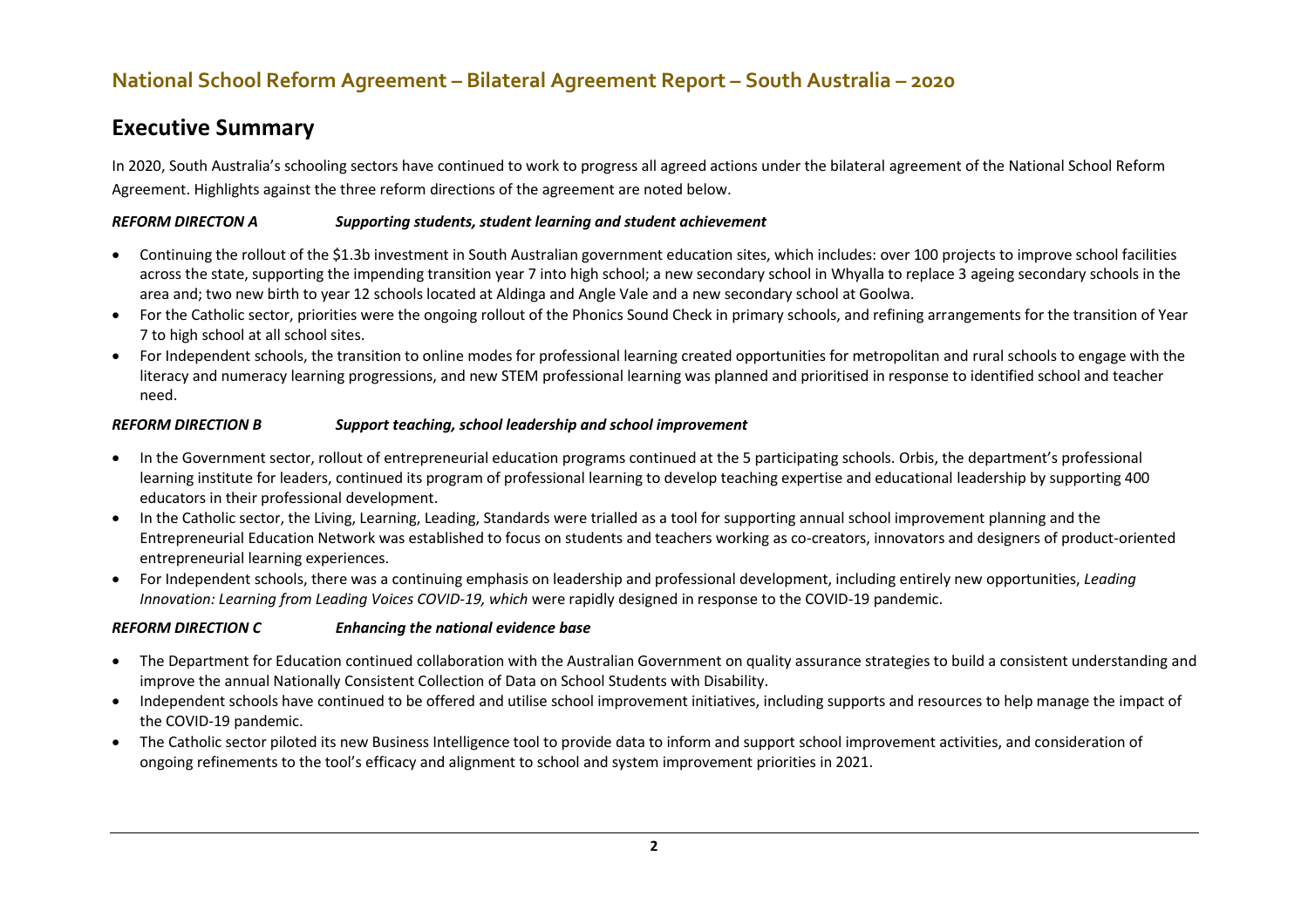Throughout 2020, it is evident that significant work to fulfil commitments under the bilateral agreement have been achieved. In addition to sector-specific reforms, the 3 sectors in South Australia have continued to progress collaborative working relationships, including a focus on the national policy initiatives of the National School Reform Agreement.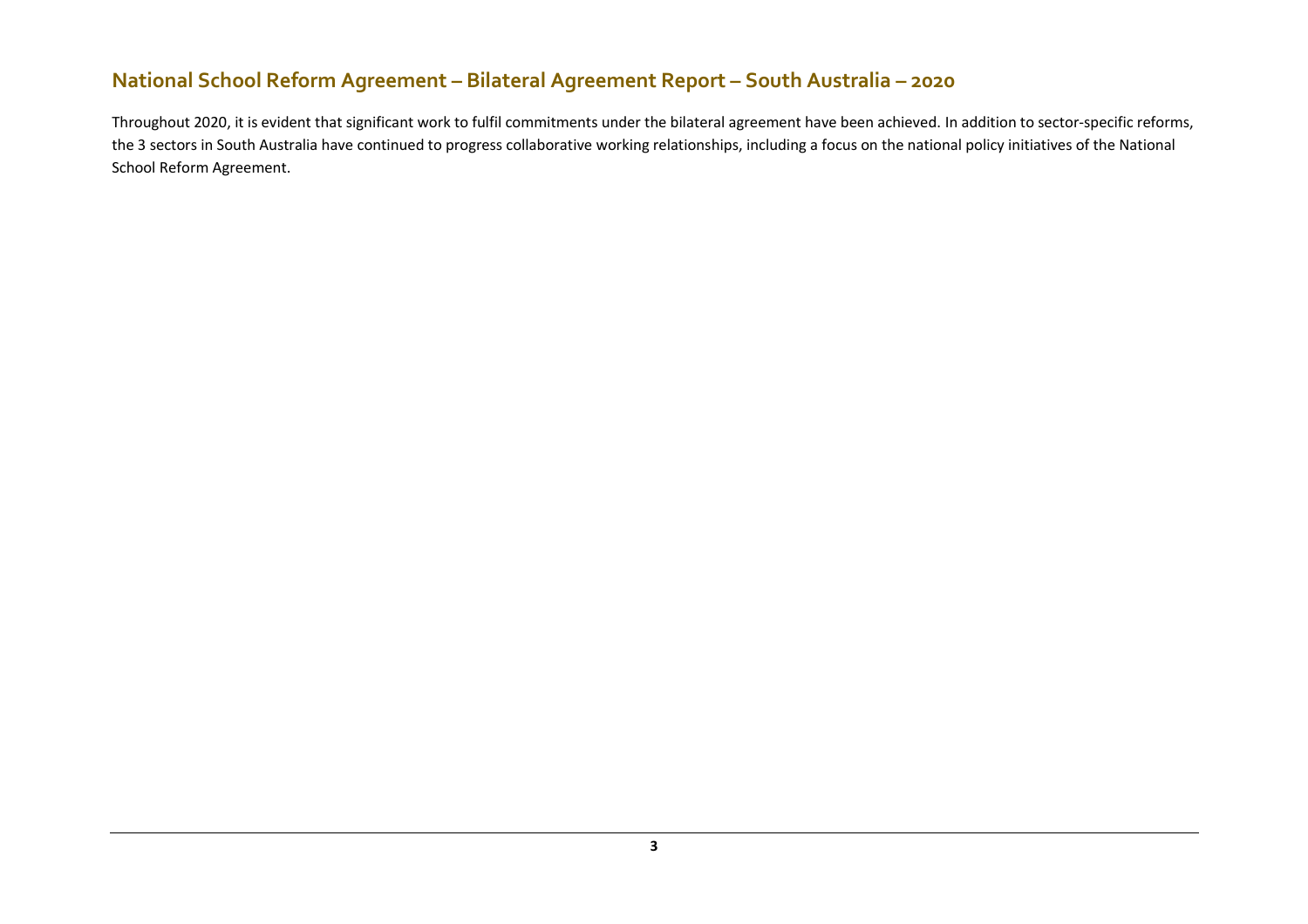# **Progress Against Each Reform Direction**

#### **Reform Direction A - Support students, student learning and achievement**

| <b>Actions</b>                                                                                                                                | Sector(s)  | <b>Timing</b> | Progress towards implementation of actions (including progress of<br>non-government sector actions)                                                                                                                                                                                                                                                             |
|-----------------------------------------------------------------------------------------------------------------------------------------------|------------|---------------|-----------------------------------------------------------------------------------------------------------------------------------------------------------------------------------------------------------------------------------------------------------------------------------------------------------------------------------------------------------------|
| <b>School Improvement Model</b><br>All schools are provided a suite of tailored<br>guides to support improvements in literacy<br>and numeracy | Government | 2019          | Action Status: completed in 2019. Activities are ongoing.<br>The department is embedding the improvement strategies<br>$\bullet$<br>in the literacy and numeracy guides through their inclusion<br>in teaching units in all F-10 Australian Curriculum learning<br>areas.                                                                                       |
| <b>STEM</b><br>Deliver 500 'expert' teachers in primary<br>schools across South Australia, including<br>regional and rural locations          | Government | By 2020       | Action status: completed in 2019. Activities are ongoing.<br>Professional learning is being augmented through the<br>$\bullet$<br>development of new R-10 curriculum resources in science,<br>mathematics and technology aligned to the Australian<br>Curriculum. The resources are being released progressively<br>to 2023.                                    |
| <b>Literacy and Numeracy</b><br>Deliver phonics-based literacy and<br>numeracy screening for all Year 1 students                              | Government | 2019          | Action status: completed in 2019. Activities are ongoing.<br>2020 was the third year that the Phonics Screening Check<br>$\bullet$<br>has been implemented across all government schools at<br>which Year 1 students are enrolled.<br>Results show an overall improvement from the previous<br>$\bullet$<br>year, demonstrating that a renewed focus on phonics |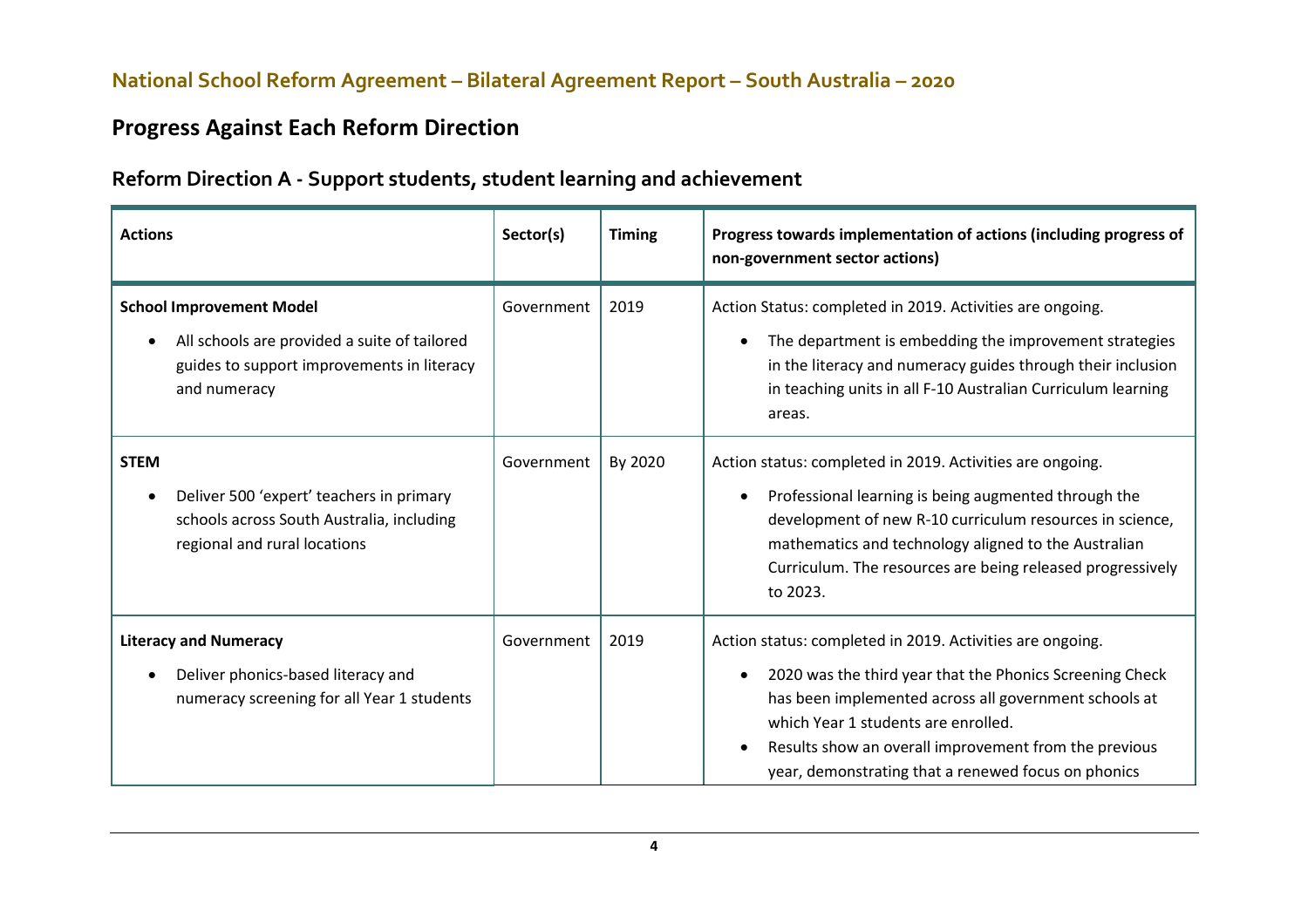| <b>Actions</b>                                                                                           | Sector(s)  | <b>Timing</b> | Progress towards implementation of actions (including progress of<br>non-government sector actions)                                                                                                                                                                                                                                                                                                                                                                                                                                                                                                                                                                                                                                                                |
|----------------------------------------------------------------------------------------------------------|------------|---------------|--------------------------------------------------------------------------------------------------------------------------------------------------------------------------------------------------------------------------------------------------------------------------------------------------------------------------------------------------------------------------------------------------------------------------------------------------------------------------------------------------------------------------------------------------------------------------------------------------------------------------------------------------------------------------------------------------------------------------------------------------------------------|
|                                                                                                          |            |               | continues to lift literacy outcomes and learning in South<br>Australian government schools.                                                                                                                                                                                                                                                                                                                                                                                                                                                                                                                                                                                                                                                                        |
| Literacy Guarantee Unit operational                                                                      | Government | 2019          | Action status: completed in 2019. Activities are ongoing.<br>The Literacy Guarantee Unit was fully operational in 2019.<br>$\bullet$<br>While COVID-19 caused some modifications to the Unit's<br>operations, it continued to provide support for the Phonics<br>Check and hosted conferences and webinars for teachers.                                                                                                                                                                                                                                                                                                                                                                                                                                           |
| <b>Schools Capital Program</b><br>A program to revitalise ageing infrastructure<br>and increase capacity | Government | Year TBC      | Action status: ongoing<br>The State government is investing \$1.3 billion into<br>$\bullet$<br>education capital works, including the establishment of 4<br>new schools. Together it comprises the biggest capital<br>investment in education in South Australia's history. It<br>includes:<br><b>Capital works</b><br>99 projects to improve school facilities across the state,<br>support sustainable enrolment growth, and transition year<br>7 into high school. These projects are rolling out over a<br>number of years, with priority being given to high schools to<br>support the transition of year 7 to high school in 2022.<br>In 2020, construction was underway on 59 projects, with<br>priority given to ensuring additional capacity is completed |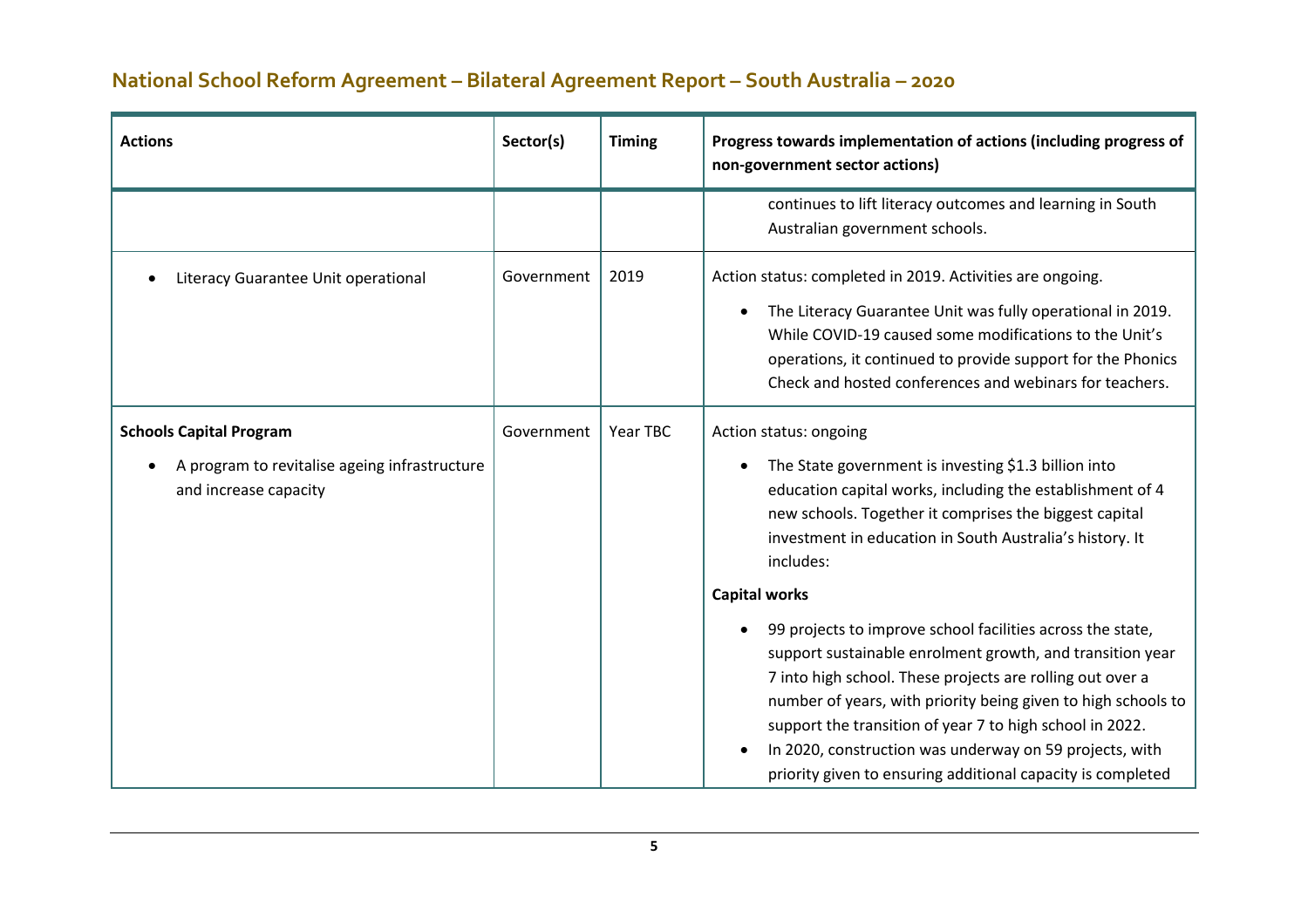| <b>Actions</b> | Sector(s) | <b>Timing</b> | Progress towards implementation of actions (including progress of<br>non-government sector actions)                                                                                                                                                                                                                                                                                                                                                                                                                                                                                                                                                                                                                                                                                                                                                     |
|----------------|-----------|---------------|---------------------------------------------------------------------------------------------------------------------------------------------------------------------------------------------------------------------------------------------------------------------------------------------------------------------------------------------------------------------------------------------------------------------------------------------------------------------------------------------------------------------------------------------------------------------------------------------------------------------------------------------------------------------------------------------------------------------------------------------------------------------------------------------------------------------------------------------------------|
|                |           |               | for the year 7 transition to high school in 2022. Planning<br>continued for remaining projects the accelerated modular<br>education facilities program was expanded to support<br>delivery of a further 16 projects (28 in total).<br>New secondary school in Whyalla<br>A new secondary school, Whyalla Secondary College, is<br>$\bullet$<br>being built to replace 3 ageing secondary schools in the<br>area. It will accommodate 1500 students in years 7 to 12<br>and form part of a world class education hub with links to<br>UniSA and TAFE SA. The new school will be completed in<br>time to open at the start of the 2022 school year.<br>In May 2020, construction commenced, and in July the<br>school principal was appointed. Engagement with staff,<br>students, the local council, TAFE, UniSA and the broader<br>community continued. |
|                |           |               | New birth to year 12 schools in Angle Vale and Aldinga<br>Two new birth to year 12 schools are being built in Aldinga<br>(Aldinga Payinthi College) and Angle Vale (Riverbanks<br>College B-12) to address predicted population growth in the<br>outer northern and outer southern suburbs of the greater<br>metropolitan area. Each school will be constructed under a<br>public private partnership arrangement and provide brand<br>new contemporary learning environments for 1500<br>reception to year 12 students, 100 inclusive places for                                                                                                                                                                                                                                                                                                       |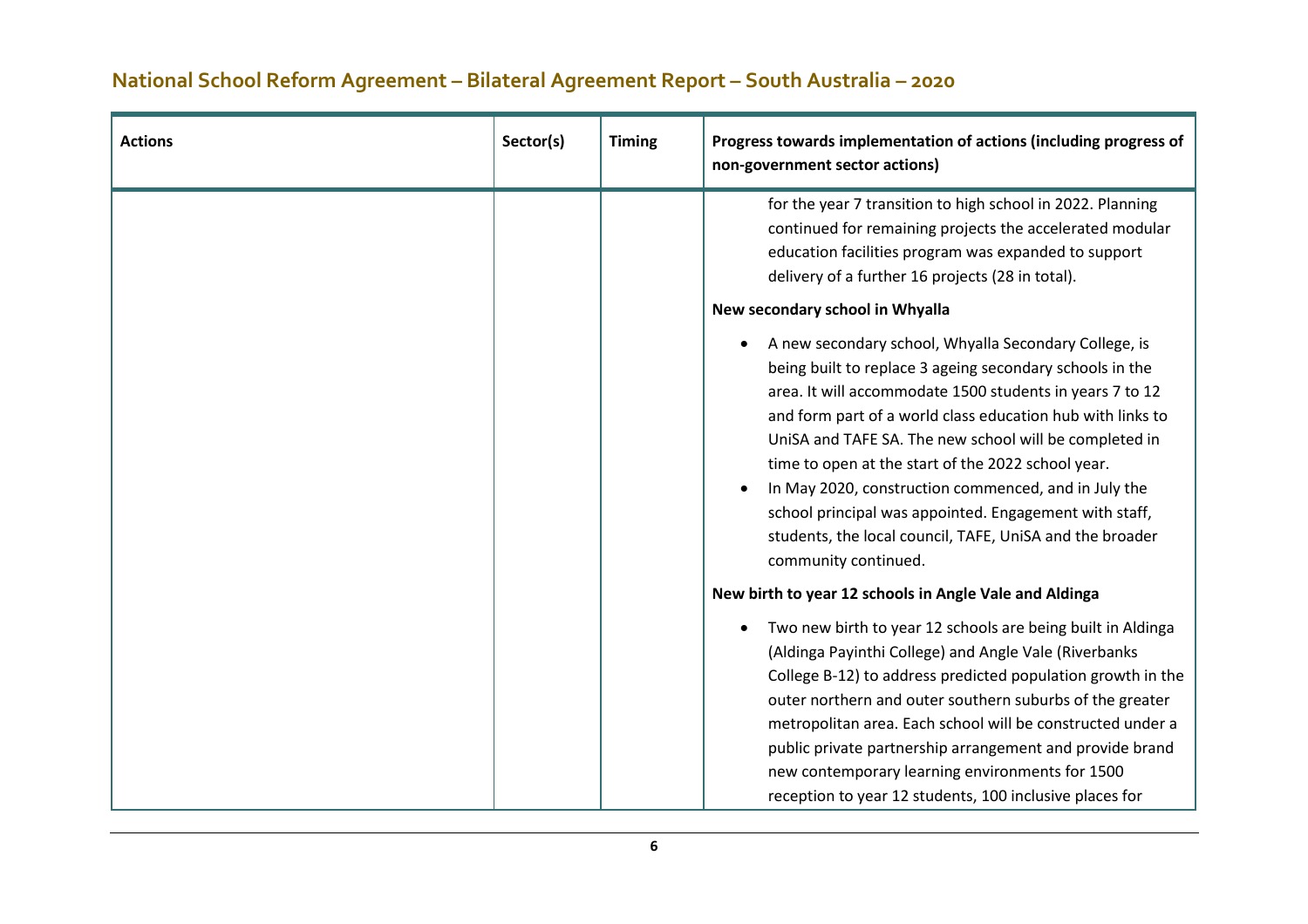| <b>Actions</b>                                                                                                             | Sector(s)  | <b>Timing</b>            | Progress towards implementation of actions (including progress of<br>non-government sector actions)                                                                                                                                                                                                                                                                                                                                                                                                                                                                                                                                                                                                                                                                                                                                                                                                                                    |
|----------------------------------------------------------------------------------------------------------------------------|------------|--------------------------|----------------------------------------------------------------------------------------------------------------------------------------------------------------------------------------------------------------------------------------------------------------------------------------------------------------------------------------------------------------------------------------------------------------------------------------------------------------------------------------------------------------------------------------------------------------------------------------------------------------------------------------------------------------------------------------------------------------------------------------------------------------------------------------------------------------------------------------------------------------------------------------------------------------------------------------|
|                                                                                                                            |            |                          | students with disability and 75 places for preschool and<br>long day care. The new schools will be completed in time to<br>open at the start of the 2022 school year.<br>Construction commenced on the Aldinga school in April<br>$\bullet$<br>2020, and on the Angle Vale school in May. Engagement<br>with key local stakeholders and the community continues as<br>the projects progress.<br>New secondary school in Goolwa<br>A new secondary school is being established in Goolwa that<br>will initially accommodate up to 400 students while also<br>forming part of an educational hub for the town given its<br>location near the existing primary school and children's<br>centre. The new school will be completed in time to open at<br>the start of the 2022 school year.<br>In 2020, the new school was announced and in November<br>its principal was appointed. Construction is expected to<br>commence in early 2021. |
| South Australian Government schools' Year 7<br>transition into high school<br>Year 7 transition into high school completed | Government | Life of the<br>Agreement | Action status: ongoing<br>South Australian government schools will be ready to move year 7<br>to high school in 2022. Planning is well underway to make sure the<br>move of year 7 to high school is well-managed and considered.                                                                                                                                                                                                                                                                                                                                                                                                                                                                                                                                                                                                                                                                                                      |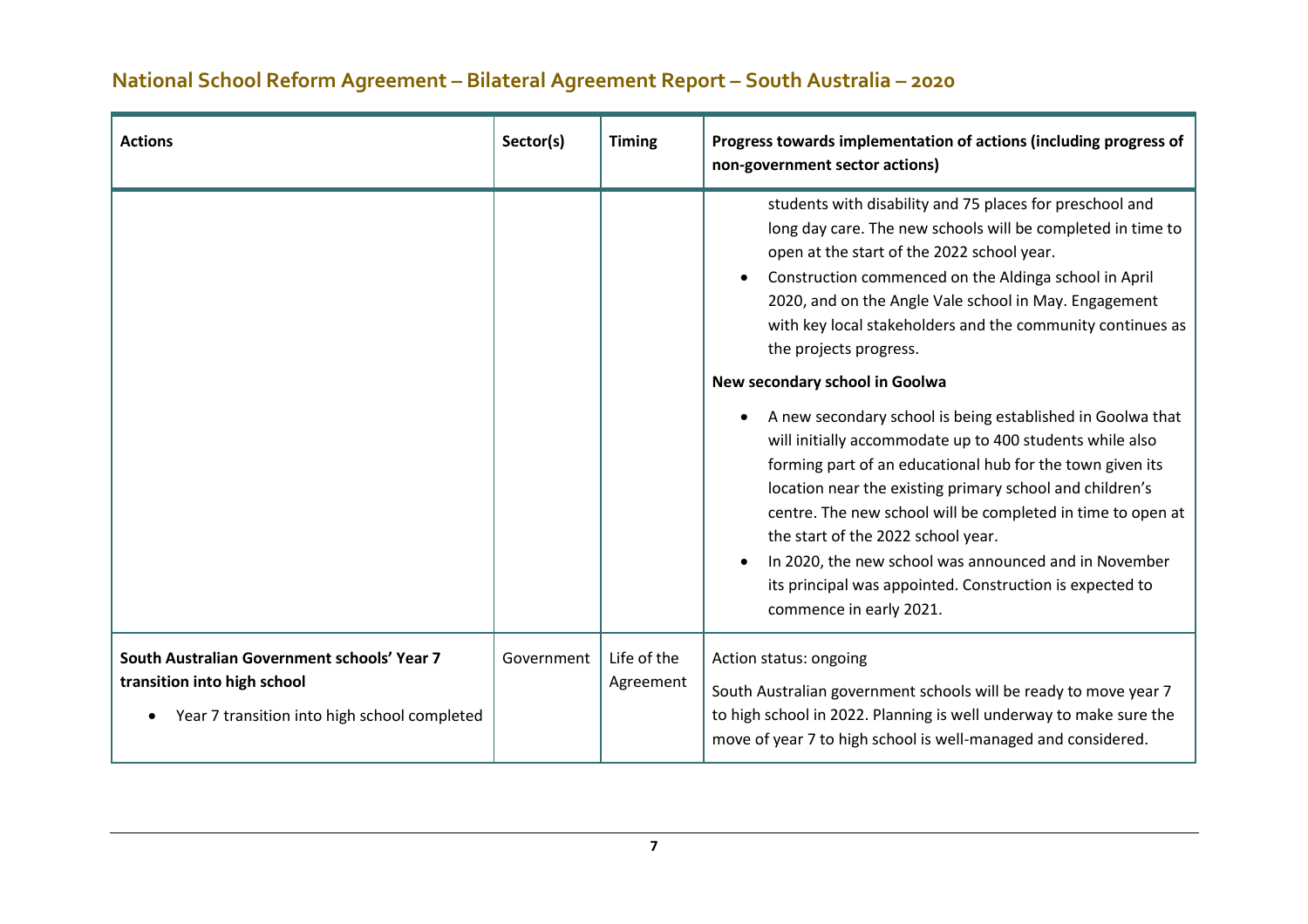| <b>Actions</b> | Sector(s) | <b>Timing</b> | Progress towards implementation of actions (including progress of<br>non-government sector actions)                                                                                                                                                                                                                                                                                                                                                                                                                                                                                                                                                                                                                                                                                                                                                                                                                                                                                                                                                                                                             |
|----------------|-----------|---------------|-----------------------------------------------------------------------------------------------------------------------------------------------------------------------------------------------------------------------------------------------------------------------------------------------------------------------------------------------------------------------------------------------------------------------------------------------------------------------------------------------------------------------------------------------------------------------------------------------------------------------------------------------------------------------------------------------------------------------------------------------------------------------------------------------------------------------------------------------------------------------------------------------------------------------------------------------------------------------------------------------------------------------------------------------------------------------------------------------------------------|
|                |           |               | For 2020, progress included:<br>Approval of \$185 million investment into capital projects to<br>$\bullet$<br>support sustainable enrolment growth in government<br>schools to support move of year 7 to high school, and<br>commencement of capital works program.<br>Three pilot schools (Wirreanda Secondary School, John Pirie<br>Secondary School and Mitcham Girls High School)<br>welcomed their first year 7s.<br>The year 7 to high school pilot program review as released.<br>It captured the experiences of the 3 pilot schools and<br>included feedback from pilot school families and feeder<br>primary schools.<br>Recruitment for new teaching positions in pilot schools<br>$\bullet$<br>undertaken with 47% vacancies filled by teachers from<br>primary schools.<br>Regional transitional arrangements provided following<br>extensive community consultation with country schools and<br>families.<br>The Australian Council for Educational Research<br>commenced research to develop best practice transition<br>processes for Aboriginal students moving from primary to<br>high school. |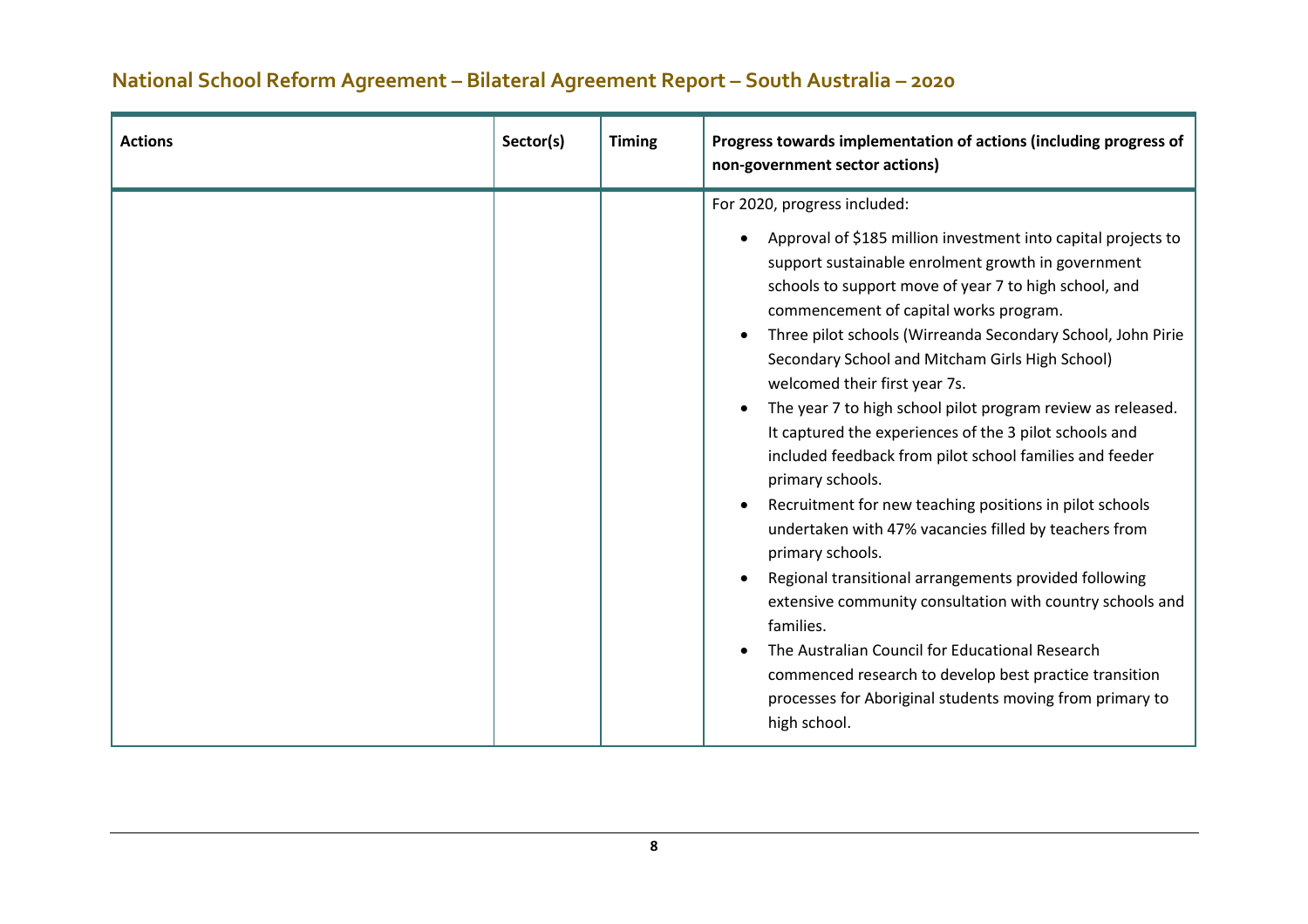| <b>Actions</b>                                                                                                                                                                                                                                                                                               | Sector(s) | <b>Timing</b>            | Progress towards implementation of actions (including progress of<br>non-government sector actions)                                                                                                                                                                                                                                                                                                                                                                                                                     |
|--------------------------------------------------------------------------------------------------------------------------------------------------------------------------------------------------------------------------------------------------------------------------------------------------------------|-----------|--------------------------|-------------------------------------------------------------------------------------------------------------------------------------------------------------------------------------------------------------------------------------------------------------------------------------------------------------------------------------------------------------------------------------------------------------------------------------------------------------------------------------------------------------------------|
| <b>Improved Student Learning and Wellbeing</b><br>Implement the Living Learning Leading<br>Framework                                                                                                                                                                                                         | Catholic  | Life of the<br>Agreement | Action status: implementation ongoing<br>The Living Learning Leading (LLL) Standard and the CESA<br>Leadership Standards were launched for use in all diocesan<br>schools. An electronic evidence guide was also under<br>development.<br>The Key Capabilities Continua were also launched for use in<br>all R-12 schools. Work will commence in 2021 to embed<br>systems and processes that support students' self-<br>assessment of their own learning and wellbeing.                                                 |
| <b>STEM</b><br><b>Build System Capacity</b><br>Conduct an annual STEM Forum<br>$\circ$<br>Improve access and equity to<br>$\circ$<br>quality STEM education for schools<br>and students (particularly girls and<br>ATSI) in low socio-economic areas<br>Provide science consultancy to<br>$\circ$<br>schools | Catholic  | Life of the<br>Agreement | Action status: ongoing<br>In 2020, CESA partnered with Future Anything on the<br>$\bullet$<br>Activate program. Educators were empowered to design<br>learning opportunities for students which fostered their<br>STEM knowledge, 21st Century skills and entrepreneurial<br>mindset.<br>Five secondary schools participated in the Activate Regional<br>$\bullet$<br>Finals on 14 October 2020, in which they outlined their<br>experience of online technologies to support synchronous<br>and asynchronous learning. |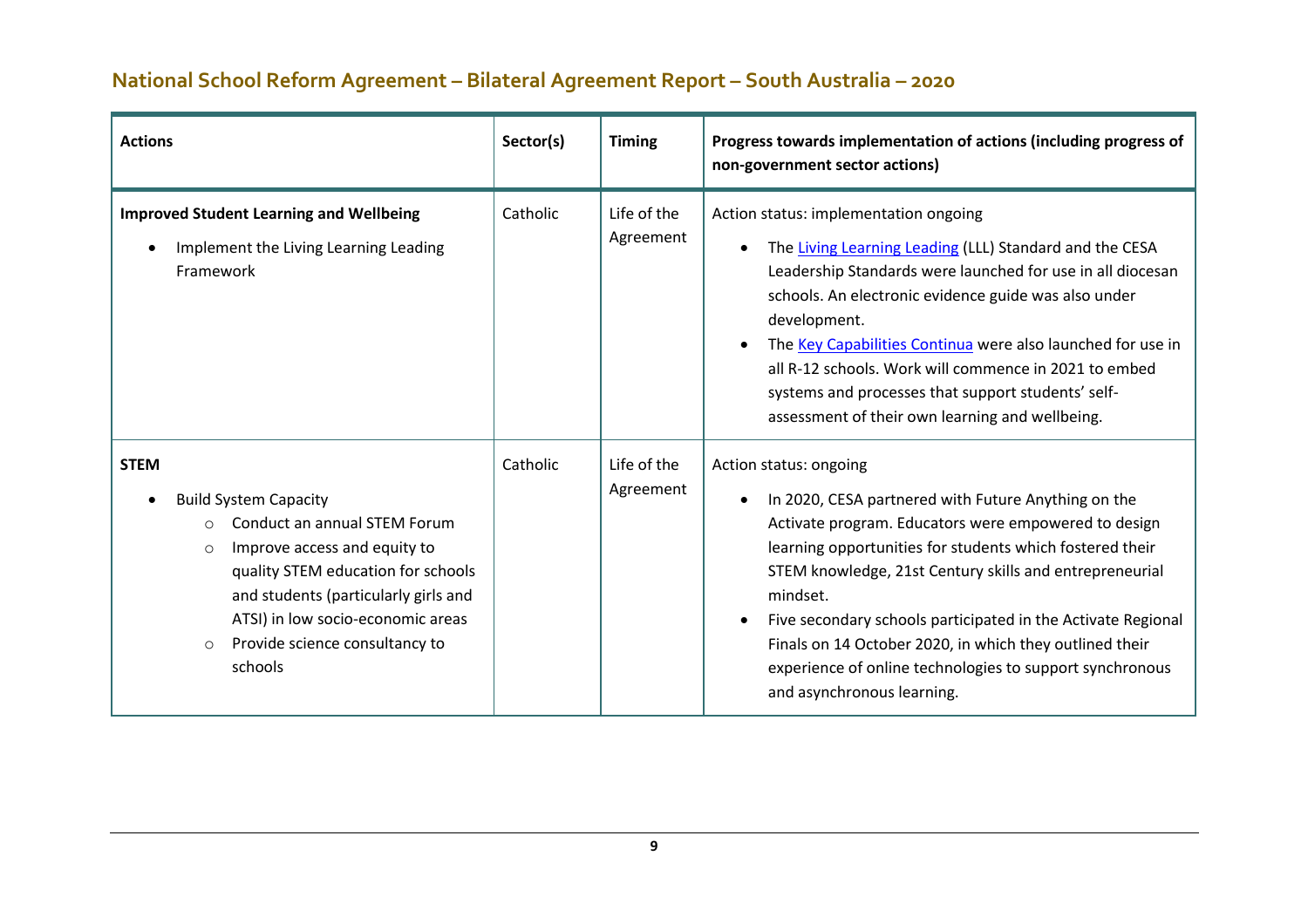| <b>Actions</b>                                                                                                                                                                                                                                                          | Sector(s) | <b>Timing</b> | Progress towards implementation of actions (including progress of<br>non-government sector actions)                                                                                                                                                                                                                                                                                                                                                                                                                                                                                                           |
|-------------------------------------------------------------------------------------------------------------------------------------------------------------------------------------------------------------------------------------------------------------------------|-----------|---------------|---------------------------------------------------------------------------------------------------------------------------------------------------------------------------------------------------------------------------------------------------------------------------------------------------------------------------------------------------------------------------------------------------------------------------------------------------------------------------------------------------------------------------------------------------------------------------------------------------------------|
| <b>Build Teacher and Leader Capacity</b><br>STEM professional learning for<br>$\circ$<br>primary and middle years teachers<br>Provide high quality STEM<br>$\circ$<br>professional learning based on real<br>world inquiry and integrated<br>interdisciplinary approach |           |               | Action status: ongoing<br>In 2020, teachers continued to develop a stronger focus on<br>$\bullet$<br>STEM and pedagogy for deep learning and real-world<br>application that:<br>address the CESA Key Capabilities in the Living<br>Learning Leading Framework.<br>increase capacity of schools to deliver STEM<br>$\circ$<br>projects using a Project Based Learning focus.                                                                                                                                                                                                                                   |
| <b>Build Dynamic and Sustainable Partnerships</b><br>Develop partnerships and networks<br>$\circ$<br>with industry, universities and other<br>education providers                                                                                                       |           |               | Action status: ongoing<br>CESA partnered with Lumination to provide nine secondary<br>$\bullet$<br>schools with the opportunity to participate in real world<br>problem solving and professional development through the<br>STEM XR Challenge.<br>In the Challenge, students engaged with pervasive problems<br>affecting their local communities to consider and develop<br>innovative solutions.<br>All of the STEM initiatives in 2020 focused on working<br>collaboratively with external networks and stakeholders on<br>STEM initiatives related to real world problems.<br>This will continue in 2021. |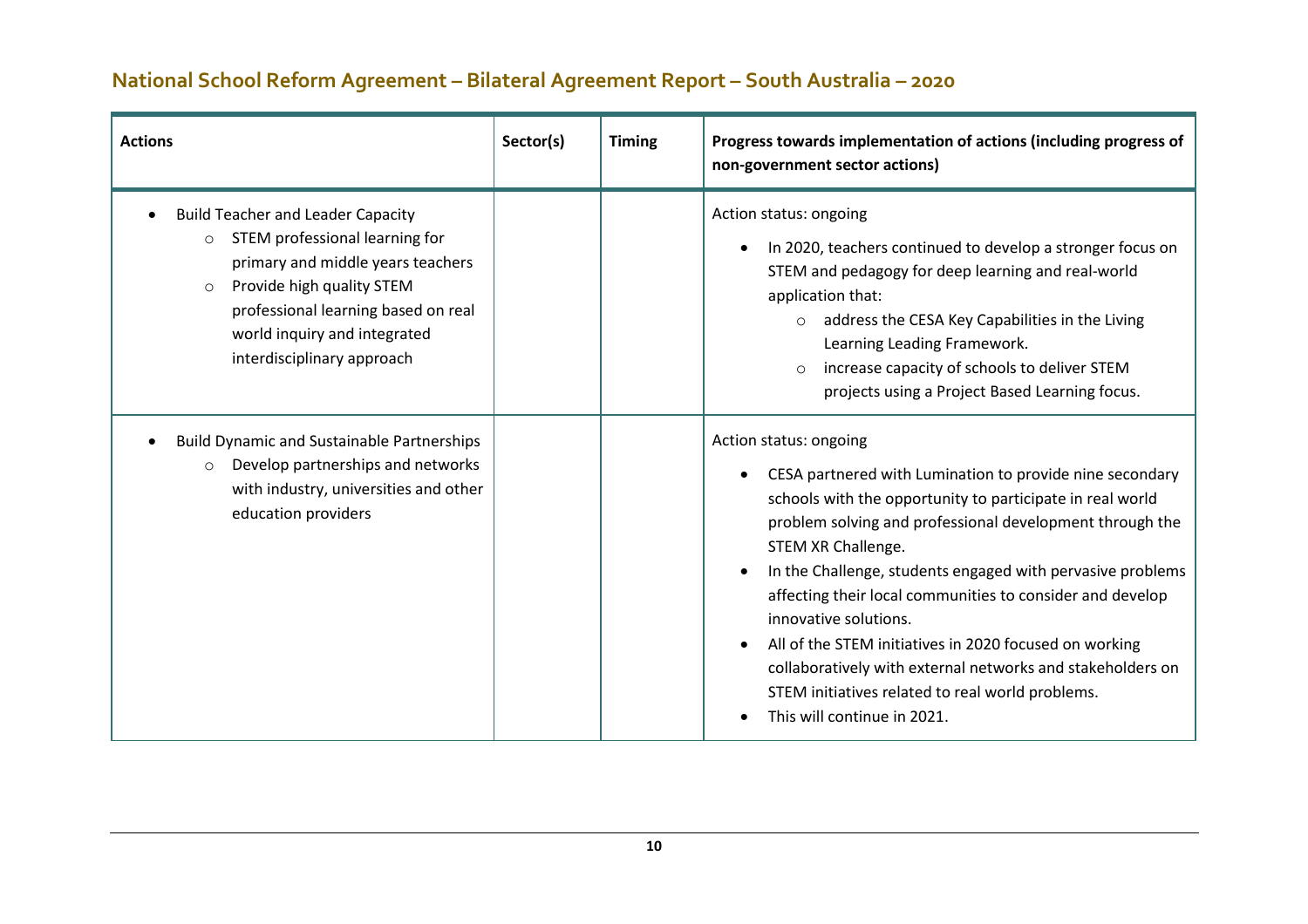| <b>Actions</b>                                                                                                                                                                                                     | Sector(s) | <b>Timing</b> | Progress towards implementation of actions (including progress of<br>non-government sector actions)                                                                                                                                                                                                                                                                                                                                                                                                                                                                                                                                                                                                                                                                                                                                                            |
|--------------------------------------------------------------------------------------------------------------------------------------------------------------------------------------------------------------------|-----------|---------------|----------------------------------------------------------------------------------------------------------------------------------------------------------------------------------------------------------------------------------------------------------------------------------------------------------------------------------------------------------------------------------------------------------------------------------------------------------------------------------------------------------------------------------------------------------------------------------------------------------------------------------------------------------------------------------------------------------------------------------------------------------------------------------------------------------------------------------------------------------------|
| <b>Literacy and Numeracy</b><br><b>Implement Catholic Education South</b><br>Australia (CESA) Literacy Learning Strategy<br>Deliver phonics screening to<br>$\circ$<br>Catholic Schools for all Year 1<br>students | Catholic  | 2021          | Action status: ongoing<br>Strategy development and implementation for Literacy was<br>placed on hold in 2020 due to COVID-19. In 2020, 54 Year 1<br>teachers administered the Phonics Screening Check to 764<br>Year 1 students.<br>In late 2020, CESA advised schools that participation in the<br>Phonics Screening Check was no longer optional and a<br>system requirement for diocesan schools would separately<br>govern schools strongly encouraged to participate.<br>Assessing evidence of impact in literacy assessment and<br>growth was undertaken by 5 primary schools in partnership<br>with UniSA. The project was deferred to 2021 owing to the<br>COVID-19 pandemic.<br>In 2021, CESA will further refine the Phonics Screening<br>$\bullet$<br>Check to reflect the revised Australian Curriculum and<br>Literacy and Numeracy progressions. |
| <b>Implement CESA Numeracy Learning</b><br>Strategy<br>Design and deliver numeracy<br>$\circ$<br>screening to Catholic Schools for<br>students in the Early Years                                                  |           | 2021          | Strategy and implementation for Numeracy development<br>was placed on hold in 2020 due to COVID-19.<br>CESA continued the rollout of a Pattern and Structure<br>Mathematics Awareness Program (PASMAP) action,<br>research and professional learning program to support a<br>stronger focus on mathematical thinking, reasoning and<br>problem solving in a range of primary schools.                                                                                                                                                                                                                                                                                                                                                                                                                                                                          |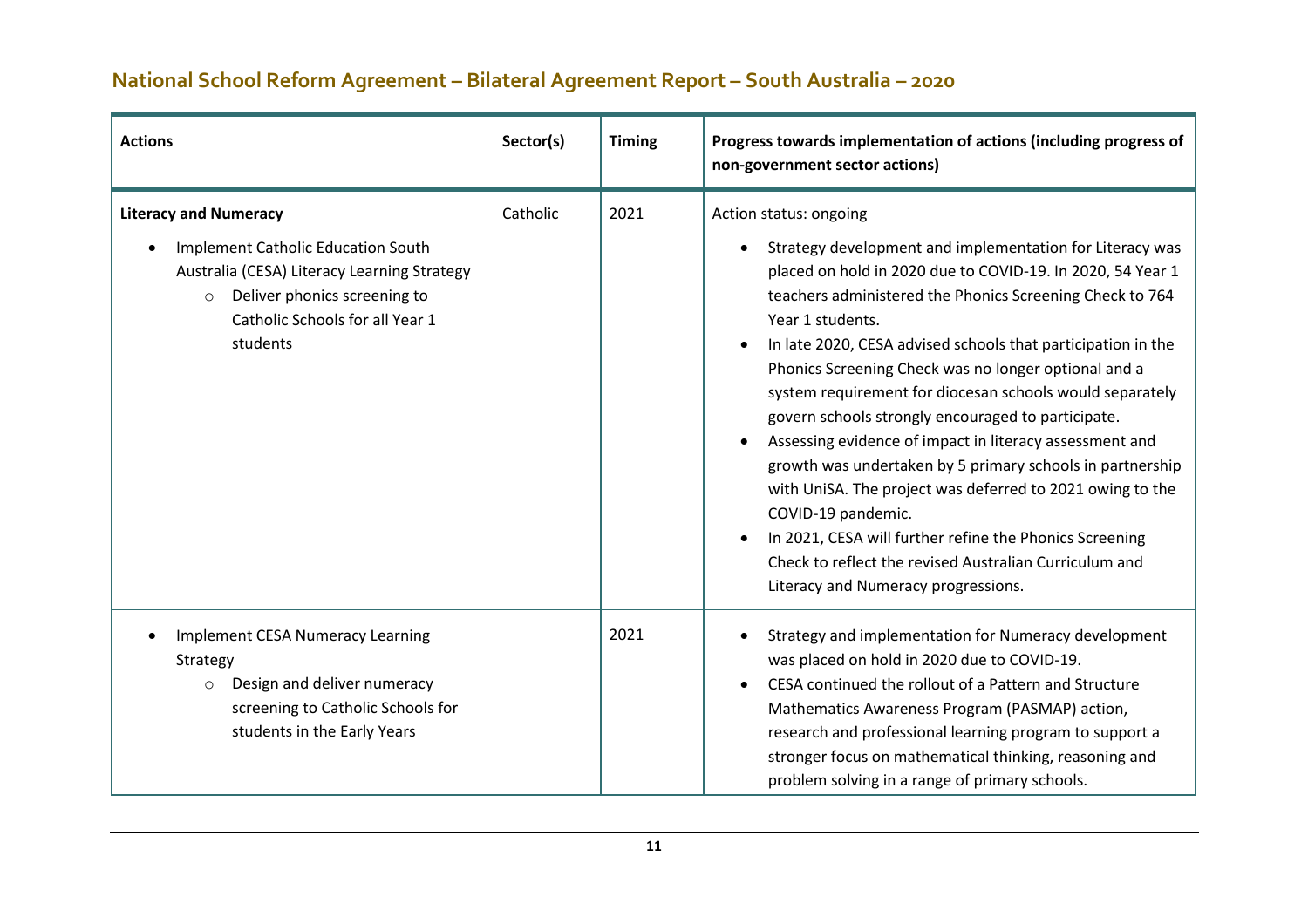| <b>Actions</b>                                                                                                                              | Sector(s)       | <b>Timing</b>            | Progress towards implementation of actions (including progress of<br>non-government sector actions)                                                                                                                                                                                                                                                                                                                                                                                                                                                                                                                                                                                                                                                         |
|---------------------------------------------------------------------------------------------------------------------------------------------|-----------------|--------------------------|-------------------------------------------------------------------------------------------------------------------------------------------------------------------------------------------------------------------------------------------------------------------------------------------------------------------------------------------------------------------------------------------------------------------------------------------------------------------------------------------------------------------------------------------------------------------------------------------------------------------------------------------------------------------------------------------------------------------------------------------------------------|
|                                                                                                                                             |                 |                          | Collaboration and sharing of resources and emergent<br>$\bullet$<br>learnings with educators from Deakin University stalled<br>owing to the COVID-19 pandemic. The program will be<br>offered again in 2021.                                                                                                                                                                                                                                                                                                                                                                                                                                                                                                                                                |
| <b>Catholic Schools transition of Year 7 into secondary</b><br>school<br>Complete transition of Year 7 into<br>secondary settings           | Catholic        | 2022                     | Action status: ongoing<br>All metropolitan primary schools have transitioned Year 7<br>٠<br>into a secondary setting.<br>In regional areas, business cases were developed to<br>investigate the feasibility of four primary schools to be<br>expanded to include middle years schooling up to Year 9.<br>CESA is planning the development of a new Catholic<br>$\bullet$<br>Secondary school in the Riverland region to accommodate<br>year 7 students seeking to transition into a Catholic<br>secondary school.<br>One school, Galilee Catholic School Aldinga, will become an<br>R-9 school by 2022 and by 2023 will amalgamate with<br>Cardijn College as a separate campus.<br>Eight CESA regional primary schools will become R-6 schools<br>in 2022. |
| <b>Improving Student Learning and Achievement</b><br>Evidence informed improvement practices<br>that meet the cultural and contextual needs | Independent $ $ | Life of the<br>Agreement | Action status: ongoing                                                                                                                                                                                                                                                                                                                                                                                                                                                                                                                                                                                                                                                                                                                                      |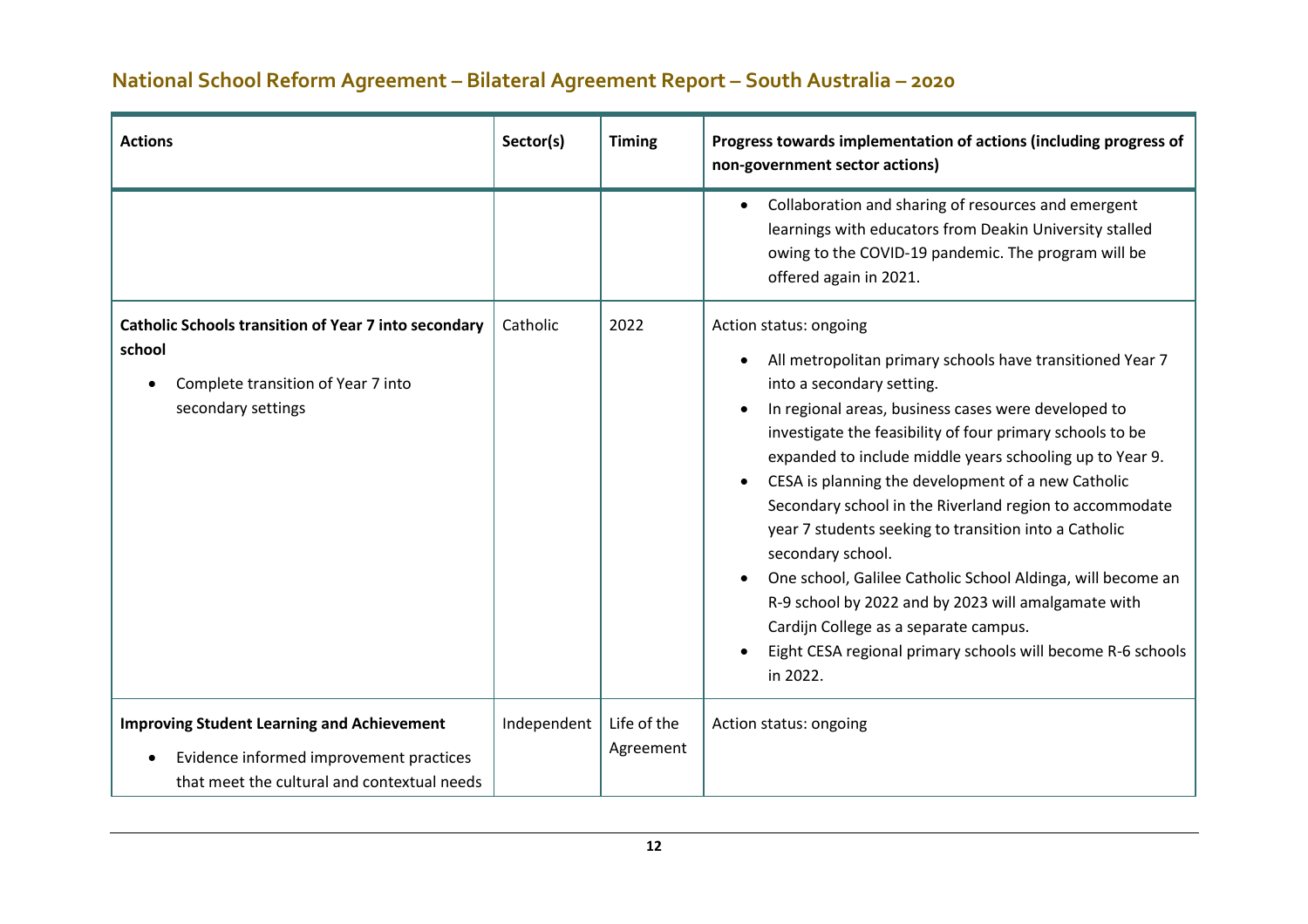| <b>Actions</b>                                                                                                                                                                                                                            | Sector(s) | <b>Timing</b> | Progress towards implementation of actions (including progress of<br>non-government sector actions)                                                                                                                                                                                                                                                                                                                                                                                                                                                                                                                                                                                                                                                                |
|-------------------------------------------------------------------------------------------------------------------------------------------------------------------------------------------------------------------------------------------|-----------|---------------|--------------------------------------------------------------------------------------------------------------------------------------------------------------------------------------------------------------------------------------------------------------------------------------------------------------------------------------------------------------------------------------------------------------------------------------------------------------------------------------------------------------------------------------------------------------------------------------------------------------------------------------------------------------------------------------------------------------------------------------------------------------------|
| of students in Independent schools are<br>provided through the use of the High<br>Impact Schools Improvement Tool                                                                                                                         |           |               | The High Impact School Improvement Tool continued to be<br>accessible to all Independent Schools during 2020 through<br>the AISSA website.<br>This resource was used by school principals and leadership<br>$\bullet$<br>teams, providing an online repository of research and case<br>studies that focus on specific school improvement domains.<br>During 2020, the tool was remodelled to refresh the<br>$\bullet$<br>research evidence base of each school improvement<br>domain:<br>two areas were amalgamated and two new focus<br>$\circ$<br>areas added<br>the seven revised domains were identified as<br>$\circ$<br>Teaching; Wellbeing; Data; Student Agency; Parent<br>and Community Partnerships; Professional<br>Collaboration; Inclusive Education. |
| Schools will explore the Australian<br><b>Curriculum Literacy and Numeracy Learning</b><br>Progressions as a means of identifying<br>student learning and achievement to enable<br>teachers to respond appropriately to<br>student needs. |           | 2019-21       | Action status: ongoing.<br>This project saw 43 teachers from 23 schools across the<br>state engage in a workshop series that explored the design<br>and purpose of the National Literacy and Numeracy<br>Learning Progressions developed by ACARA. Additionally,<br>one more school began this learning as a whole of school<br>undertaking during second semester.<br>Teachers learned how to use the Progressions to plan and<br>implement targeted learning for students.                                                                                                                                                                                                                                                                                       |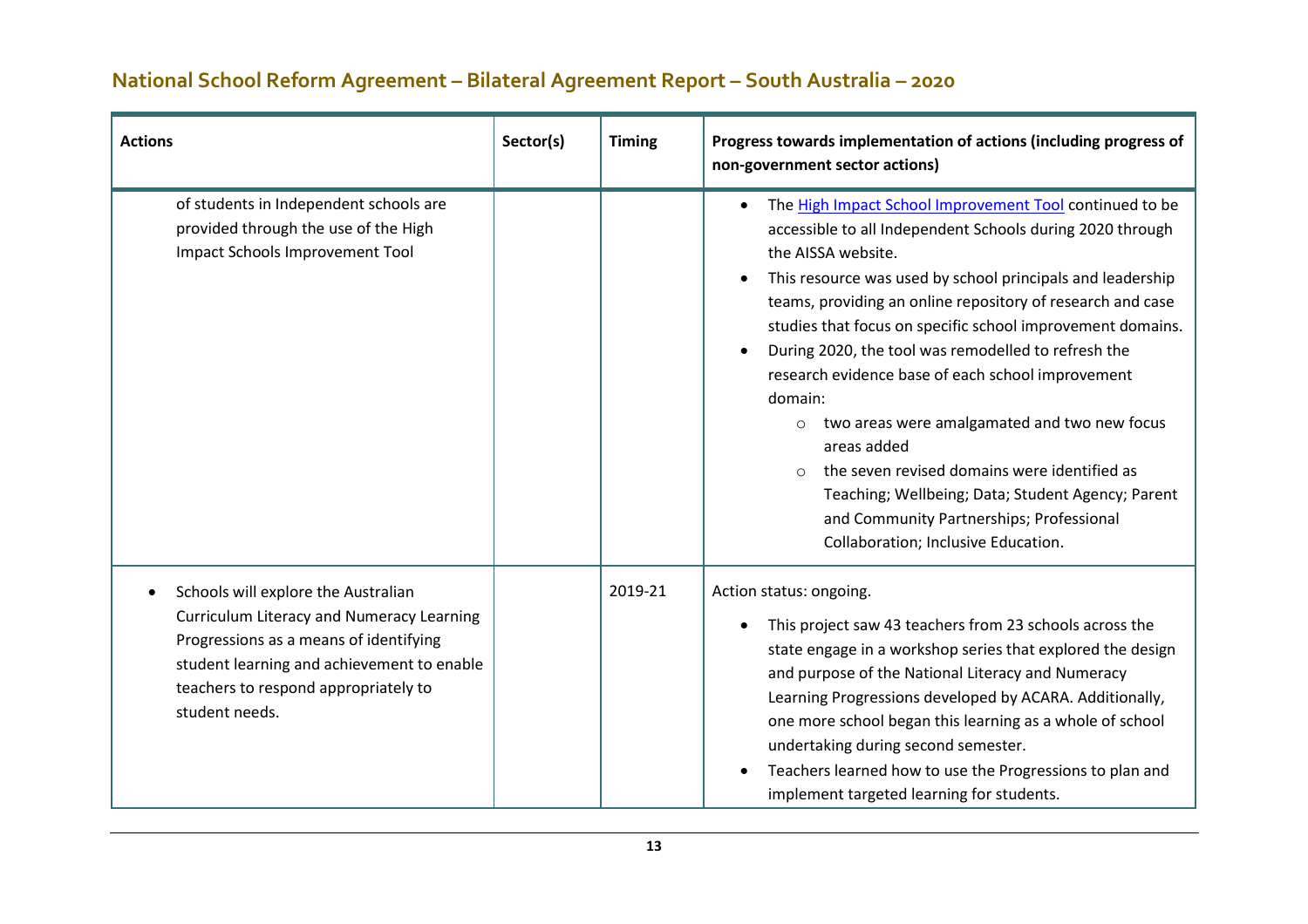#### **Actions Sector(s) Timing Progress towards implementation of actions (including progress of non-government sector actions)**  • The program supported teachers to: o deepen their understanding of students' literacy and numeracy developmental pathways o enhance their capacity to respond appropriately to student learning needs o build student agency through literacy/numeracy goal setting. • The project has increased familiarity with the ACARA website and use of the Progressions. • 100% of participating teachers indicated an improved knowledge and understanding of the National Literacy and Numeracy Learning Progressions. • 100% of participating teachers indicated improved use of the National Literacy and Numeracy Learning Progressions to plan and implement targeted learning for students. **STEM** • Explore and implement opportunities for STEM Education through the Association of Independent Schools South Australia (AISSA) STEM Task Force o Audit tool o Local and international research Independent 2019-20 Action status: complete • The onset of the COVID-19 pandemic saw intended STEM initiatives and activities pivot to be responsive to the immediate needs of schools as they transitioned to provide learning continuity for students through online delivery. • Key 2020 activity included: o new STEM professional learning in response to the

#### **National School Reform Agreement – Bilateral Agreement Report – South Australia – 2020**

bank

o Industry and tertiary partnerships

identified needs of schools and teachers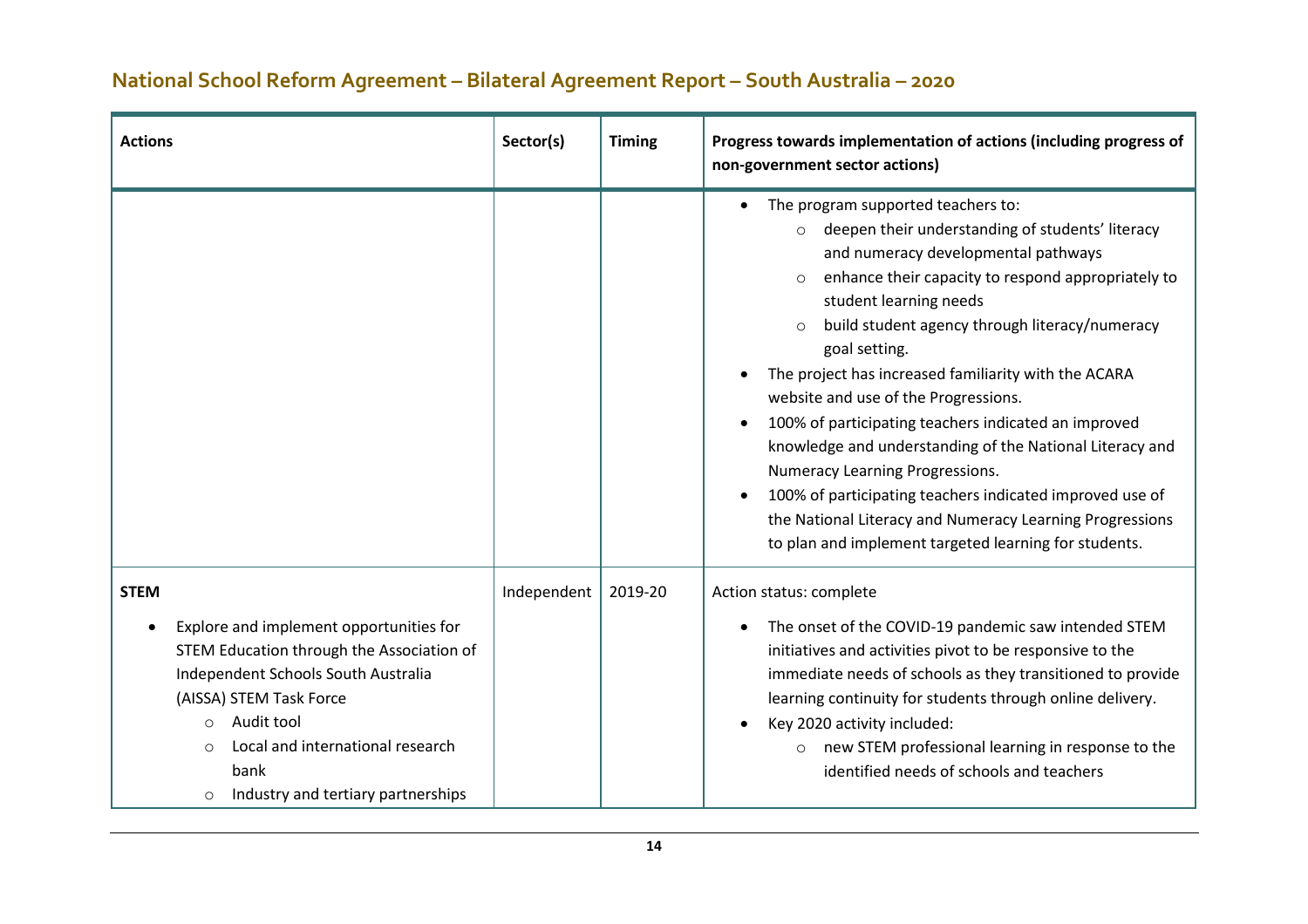| <b>Actions</b>                                                                                                    | Sector(s)   | <b>Timing</b> | Progress towards implementation of actions (including progress of<br>non-government sector actions)                                                                                                                                                                                                                                                                                                                                                                                                                                                                                                                                                                                                                                                                                                                                                                                |
|-------------------------------------------------------------------------------------------------------------------|-------------|---------------|------------------------------------------------------------------------------------------------------------------------------------------------------------------------------------------------------------------------------------------------------------------------------------------------------------------------------------------------------------------------------------------------------------------------------------------------------------------------------------------------------------------------------------------------------------------------------------------------------------------------------------------------------------------------------------------------------------------------------------------------------------------------------------------------------------------------------------------------------------------------------------|
| School-based STEM strategies<br>$\circ$                                                                           |             |               | the curation of web-based resources and webinars<br>$\bigcirc$<br>to support schools throughout this time.<br>specific STEM webinars that addressed learning and<br>assessment in online environments tailored to<br>specific digital tools<br>a webinar exploring cognitive insights to drive<br>digital learning, led by Dr Jared Cooney Horvarth.<br>Hub Group sessions supported Senior Secondary teachers<br>$\bullet$<br>to implement the renewed curriculum for SACE STEM<br>subjects.<br>In addition to the AISSA STEM newsletter, the AISSA<br>website became a key repository and included resources<br>and information about protective practices, inclusive<br>education and supporting wellbeing and mental health in<br>digital environments, as well as key learning continuity<br>resources by year level groupings and advice about remote<br>technology support. |
| <b>Literacy and Numeracy</b><br>Provide access for all Independent schools<br>to phonics based literacy screening | Independent | 2019          | Action status: completed in 2019<br>This activity was completed in 2019, but the Phonics<br>$\bullet$<br>Screening Check and associated materials remained<br>available for schools' access on the AISSA website.                                                                                                                                                                                                                                                                                                                                                                                                                                                                                                                                                                                                                                                                  |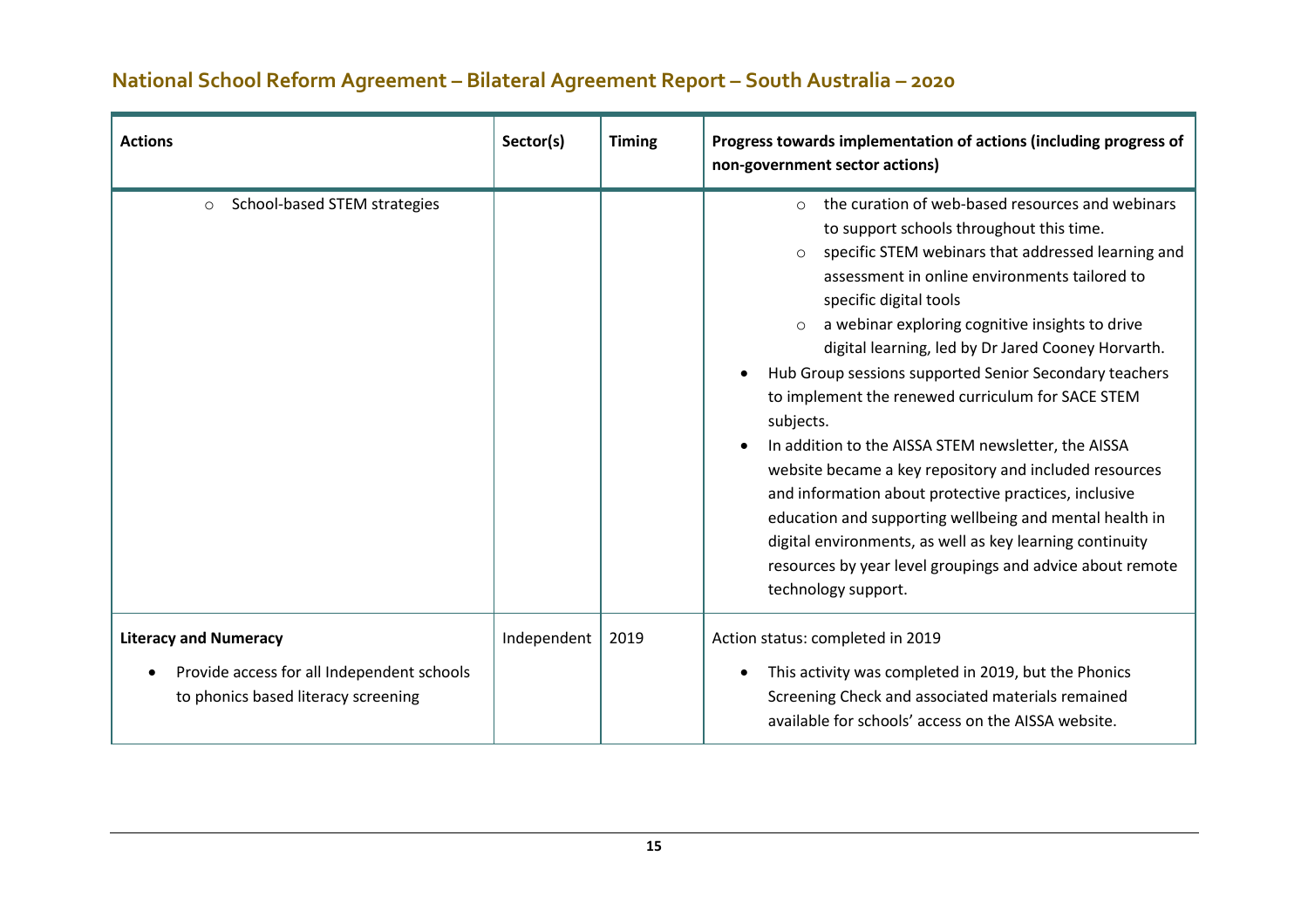| <b>Actions</b>                                                                                                            | Sector(s)   | <b>Timing</b> | Progress towards implementation of actions (including progress of<br>non-government sector actions)                                                                                                                                                                                                                                                                                                                                                                                                                                                                                                                                                                                                                                                                                                                                                                                                            |
|---------------------------------------------------------------------------------------------------------------------------|-------------|---------------|----------------------------------------------------------------------------------------------------------------------------------------------------------------------------------------------------------------------------------------------------------------------------------------------------------------------------------------------------------------------------------------------------------------------------------------------------------------------------------------------------------------------------------------------------------------------------------------------------------------------------------------------------------------------------------------------------------------------------------------------------------------------------------------------------------------------------------------------------------------------------------------------------------------|
| Implementation of the ReSolve<br>mathematical inquiry project in<br>participating schools                                 |             | 2019-20       | Action status: complete<br>In 2020, promotion and implementation of the 'reSolve:<br>Maths by Inquiry' (reSolve) program was continued and<br>completed through:<br>email promotion to all Independent schools<br>$\circ$<br>in-school professional learning with 4 schools<br>$\circ$<br>mathematics hubs involving 16 schools.<br>$\circ$<br>Teachers were supported to understand the resource, the<br>underlying principles, structure and design of lessons and<br>units, both for immediate implementation and as a training<br>package for school-led learning.<br>The project has raised awareness about the value of the<br>$\bullet$<br>resource to build teacher knowledge about mathematics<br>content and pedagogy and improve mathematics learning<br>for students.<br>All teachers in participating schools have indicated<br>improved knowledge and implementation of the reSolve<br>resource. |
| <b>Middle Years Schooling Improvements</b>                                                                                | Independent | 2019-22       | Action status: ongoing                                                                                                                                                                                                                                                                                                                                                                                                                                                                                                                                                                                                                                                                                                                                                                                                                                                                                         |
| The Responding to Early Adolescent<br>Learners Committee will investigate and<br>scale best practice in Middle Schooling, |             |               | The Responding to Early Adolescent Learners (REAL) Group<br>responds to emerging issues raised by its members who are<br>leaders of middle years students.                                                                                                                                                                                                                                                                                                                                                                                                                                                                                                                                                                                                                                                                                                                                                     |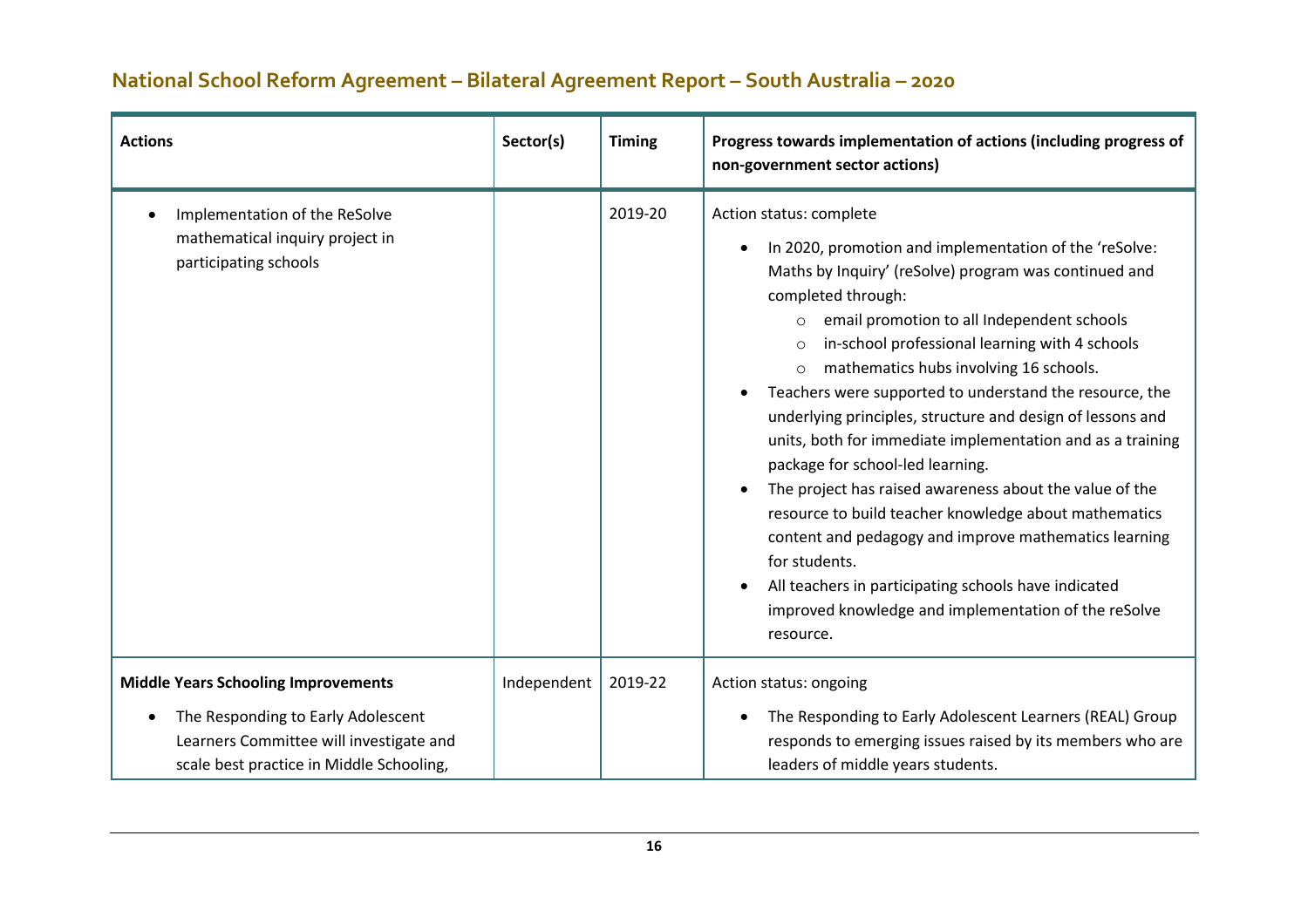| <b>Actions</b>                                                                    | Sector(s) | <b>Timing</b> | Progress towards implementation of actions (including progress of<br>non-government sector actions)                                                                                                                                                                                                                                                                                                                                                                                                                                                                                                                                                                                                                                                                                                                                                                                                                                                                                                                                                                                       |
|-----------------------------------------------------------------------------------|-----------|---------------|-------------------------------------------------------------------------------------------------------------------------------------------------------------------------------------------------------------------------------------------------------------------------------------------------------------------------------------------------------------------------------------------------------------------------------------------------------------------------------------------------------------------------------------------------------------------------------------------------------------------------------------------------------------------------------------------------------------------------------------------------------------------------------------------------------------------------------------------------------------------------------------------------------------------------------------------------------------------------------------------------------------------------------------------------------------------------------------------|
| including schools required to transition Year<br>7 students to secondary contexts |           |               | The network of Middle School Leaders met once a term to<br>share practice, build their own professional knowledge and<br>leadership capacity to address the emerging needs of their<br>adolescent learners and to support the successful transition<br>from primary to secondary settings.<br>Expert input in response to feedback from members was<br>provided in the following areas:<br>Literacy and EALD in the Middle Years<br>$\circ$<br>Anxiety and wellbeing<br>$\circ$<br>Safe use of technology e.g., mobile phones, sexting,<br>$\circ$<br>online bullying<br>Innovative curriculum models and pedagogy<br>$\circ$<br>Evaluation of impact in regard to teaching and<br>$\circ$<br>learning issues.<br>Feedback indicated that the REAL membership was satisfied<br>with the support and the activities provided to build their<br>understanding about issues pertaining to the education of<br>early adolescent students.<br>100% of REAL committee participants reported enhanced<br>understanding about issues pertaining to the education of<br>early adolescent students. |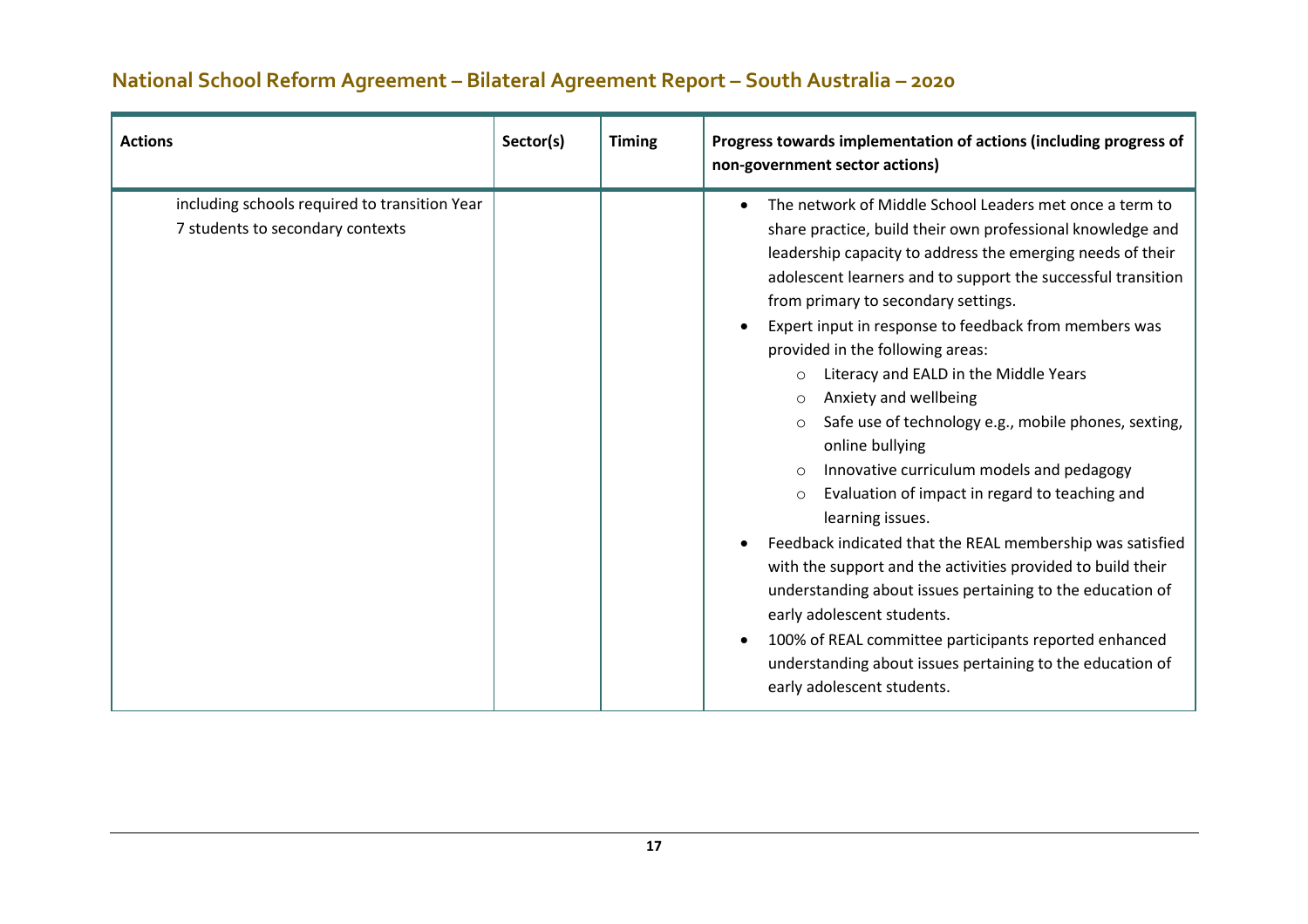| <b>Actions</b>                                                                                                                     | Sector(s)   | <b>Timing</b> | Progress towards implementation of actions (including progress of<br>non-government sector actions)                                                |
|------------------------------------------------------------------------------------------------------------------------------------|-------------|---------------|----------------------------------------------------------------------------------------------------------------------------------------------------|
| <b>Indigenous Second Student Mentoring</b><br>Providing Indigenous secondary students<br>with mentoring support, building cultural | Independent | 2018-19       | Action status: complete<br>This activity was completed in 2019, but mentoring support<br>continued to be provided to Indigenous secondary students |
| connections and educational aspiration                                                                                             |             |               | across the Independent sector in 2020.                                                                                                             |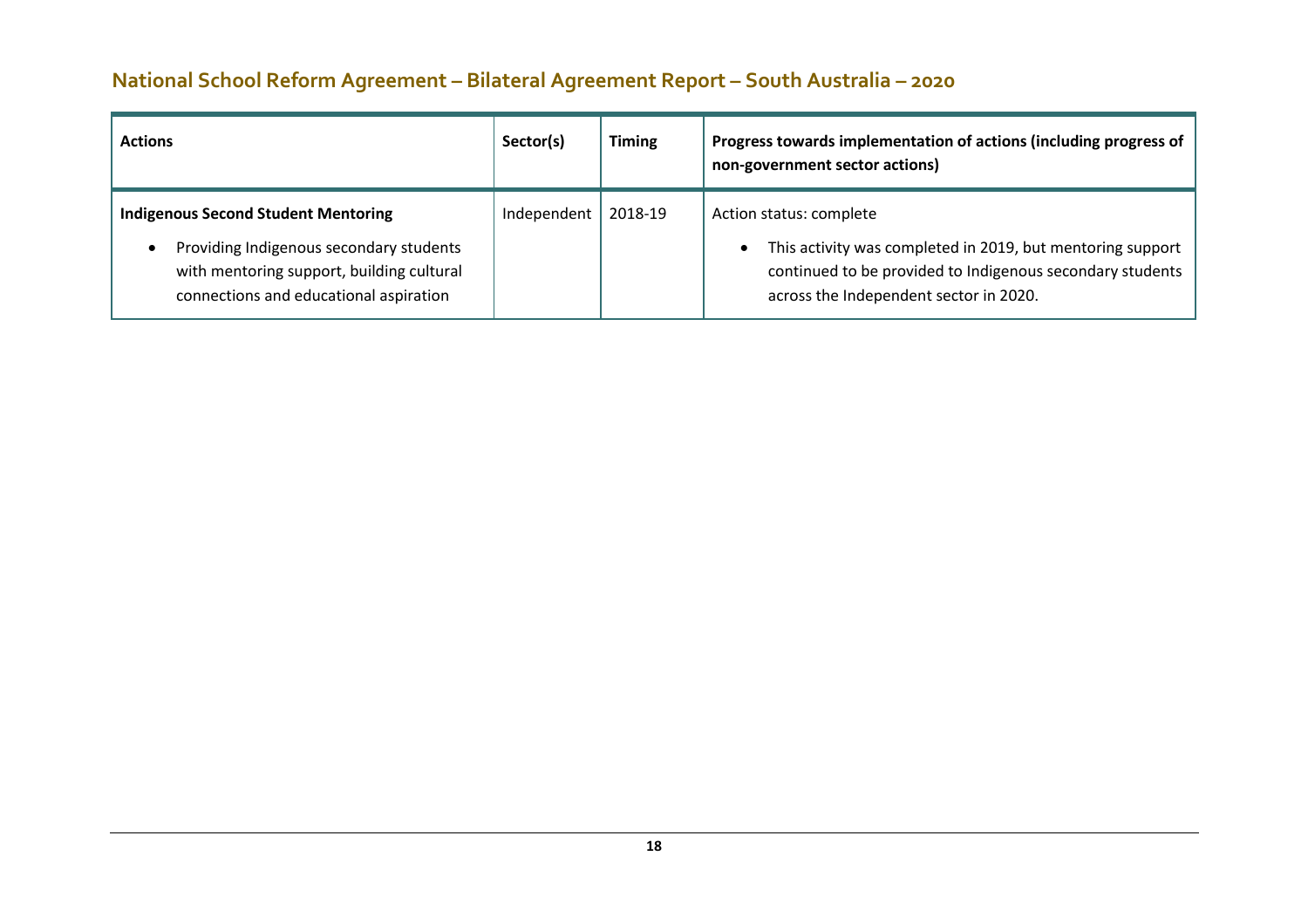| <b>Actions</b>                                                                                                                                                                                | Sector(s)  | <b>Timing</b>            | Progress towards implementation of actions (including progress of<br>non-government sector actions)                                                                                                                                                                                                                                                                                                                            |
|-----------------------------------------------------------------------------------------------------------------------------------------------------------------------------------------------|------------|--------------------------|--------------------------------------------------------------------------------------------------------------------------------------------------------------------------------------------------------------------------------------------------------------------------------------------------------------------------------------------------------------------------------------------------------------------------------|
| <b>Aboriginal Education Strategy</b><br><b>Release Aboriginal Education Strategy</b><br>supported by governance arrangements<br>that involve and support transparency to<br>Aboriginal people | Government | 2019                     | Action status: complete<br>The Department for Education's Aboriginal Education<br>Strategy was released in December 2018. It is a 10-year<br>strategy developed to lift learning and life outcomes for<br>Aboriginal children and young people through pre-school,<br>school and post high school.                                                                                                                             |
| Launch of rolling public information plan                                                                                                                                                     |            | 2019                     | Action status: complete. Activities are ongoing.<br>The first 3 year implementation plan, highlighting key<br>initiatives, was launched along with the strategy in<br>December 2018. The plan includes regularly engaging and<br>reporting to community on the progress of the strategy.<br>The first 3 years of the strategy are now completed, and an<br>external review has been completed to inform its second<br>tranche. |
| <b>Supporting teacher development</b><br>Teacher and Leadership Academy is<br>established and delivering high quality<br>professional learning                                                | Government | Life of the<br>Agreement | Action status: ongoing<br>Orbis, the department's professional learning institute for<br>leaders and teachers, was launched in April 2019 and<br>provides a comprehensive program of professional learning<br>to develop teaching expertise and educational leadership.                                                                                                                                                        |

# **Reform Direction B – Supporting teaching, school leadership and school improvement**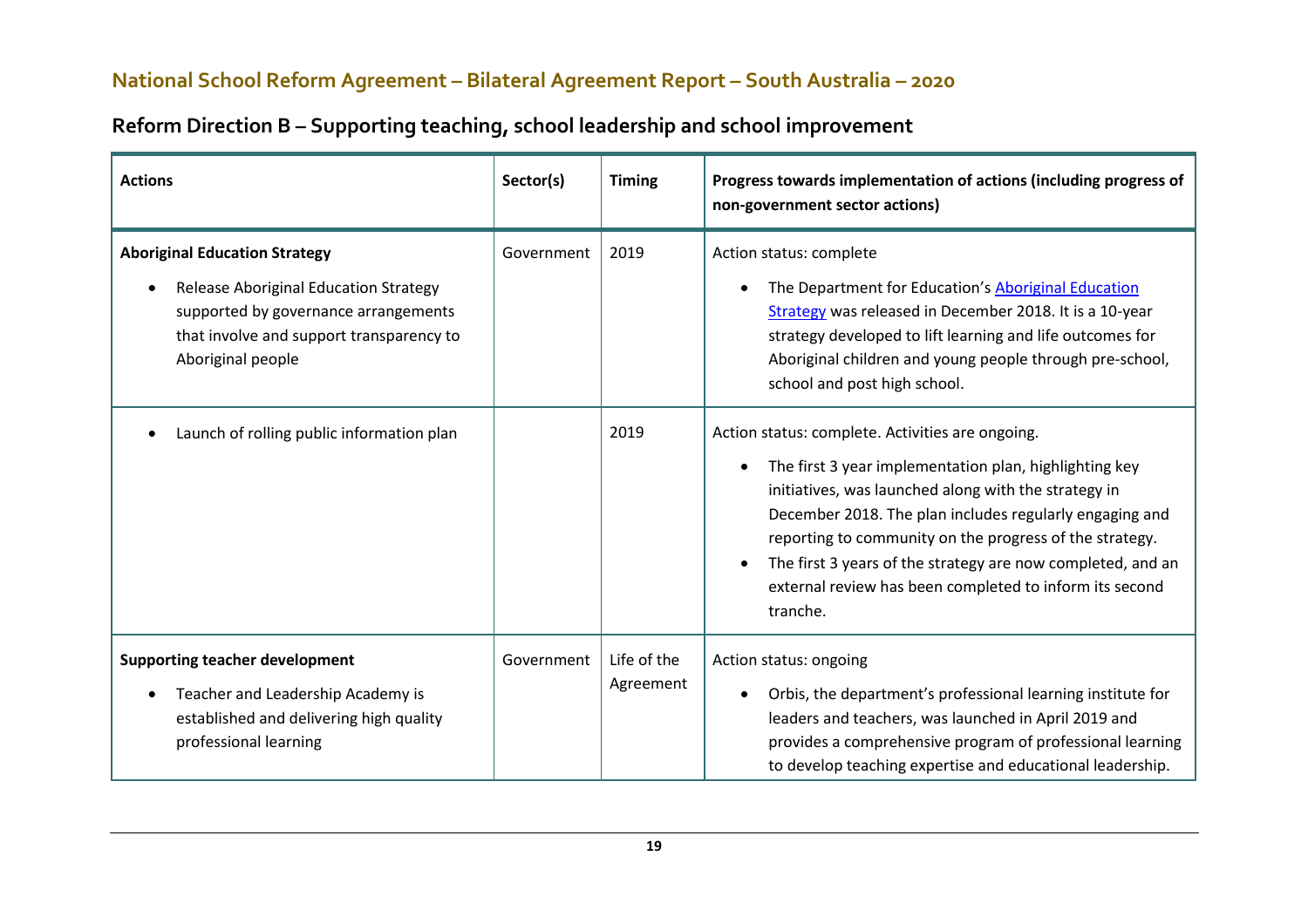| <b>Actions</b>                                                                                                                                                         | Sector(s)  | <b>Timing</b> | Progress towards implementation of actions (including progress of<br>non-government sector actions)                                                                                                                                                                                                                                                                                                                                                                                                                                                                                                                                                                                                                                                                                                                                                                                                                               |
|------------------------------------------------------------------------------------------------------------------------------------------------------------------------|------------|---------------|-----------------------------------------------------------------------------------------------------------------------------------------------------------------------------------------------------------------------------------------------------------------------------------------------------------------------------------------------------------------------------------------------------------------------------------------------------------------------------------------------------------------------------------------------------------------------------------------------------------------------------------------------------------------------------------------------------------------------------------------------------------------------------------------------------------------------------------------------------------------------------------------------------------------------------------|
|                                                                                                                                                                        |            |               | In January 2020, 32 principals attended the Leadership for<br>School Excellence delivered by the Harvard Graduate School<br>of Education in Sydney through Orbis.<br>In 2020, over 400 educators were enrolled in programs<br>from across 124 schools. Approximately 75% of participants<br>were from metropolitan schools and 25% from country<br>locations across preschools, primary, secondary and area<br>schools.<br>Following the successful implementation of the 4 launch<br>programs, Orbis has expanded to include Preschool<br>Literacy, Preschool Numeracy, Literacy 3-6, Mathematics 3-<br>5 and Mathematics 7-9.<br>In addition to digital programs, a Thought Leadership series<br>$\bullet$<br>was designed and offered, engaging 1500 people.<br>As a measure of Orbis' success, the number of spaces<br>available for leaders and teachers has grown again to over<br>1000 enrolments in the 2021 school year. |
| <b>Entrepreneurial Education</b><br>Entrepreneurial specialist programs<br>implemented in 4 high schools (2 in<br>regional/rural areas and 2 in metropolitan<br>areas) | Government | Year TBC      | Action status: complete<br>The Entrepreneurial Learning strategy aims to build within<br>public education, a shared understanding of what it means<br>to be entrepreneurial, and develop the knowledge and skills<br>needed to think and work critically and creatively.<br>In 2019 the strategy was implemented at Banksia Park<br>International, Seaton, Heathfield, Murray Bridge and Mount                                                                                                                                                                                                                                                                                                                                                                                                                                                                                                                                    |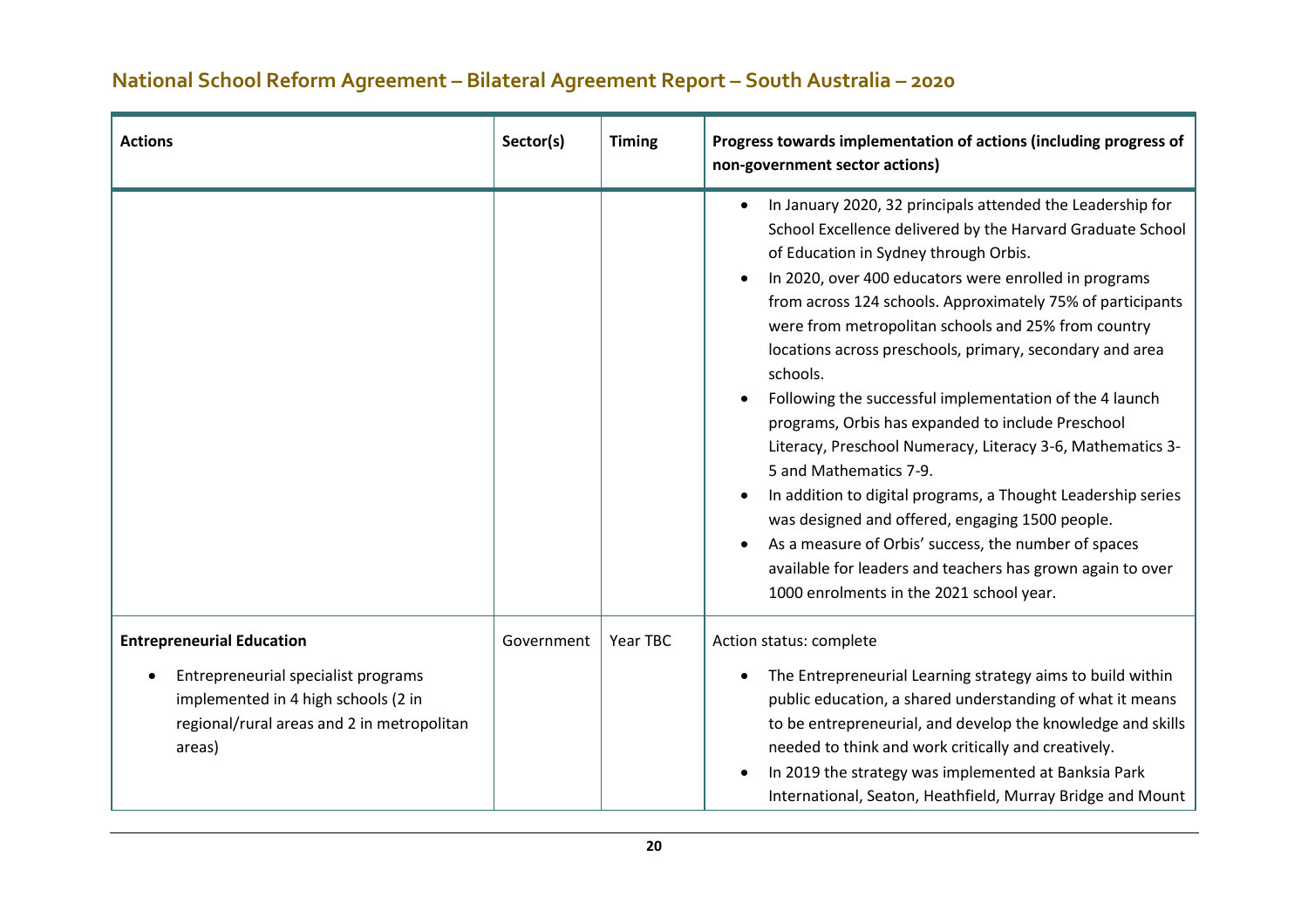| <b>Actions</b>                                                                     | Sector(s) | <b>Timing</b> | Progress towards implementation of actions (including progress of<br>non-government sector actions)                                                                                                                                                                                                                                                                                                                                                                                                                                                                                                                                                                                                                    |
|------------------------------------------------------------------------------------|-----------|---------------|------------------------------------------------------------------------------------------------------------------------------------------------------------------------------------------------------------------------------------------------------------------------------------------------------------------------------------------------------------------------------------------------------------------------------------------------------------------------------------------------------------------------------------------------------------------------------------------------------------------------------------------------------------------------------------------------------------------------|
|                                                                                    |           |               | Gambier High Schools, leading to more than 2000<br>enrolments in entrepreneurial subjects and programs<br>across the 5 schools in 2020.<br>In 2020 10 expert staff (an assistant principal and teacher<br>$\bullet$<br>position at each school) continued positions at the 5<br>participating schools to develop subjects and programs<br>across years 7 to 12. These high quality programs and<br>resources will be shared and used across the state.                                                                                                                                                                                                                                                                 |
| New business and entrepreneurialism<br>focussed SACE subjects developed            |           | Year TBC      | A highly successful conference was held on 3 May 2021<br>showcasing the 5 specialist schools' journeys and resources<br>available to assist aspiring entrepreneurial schools to create<br>their strategy and learn from the specialist schools. 180<br>participants from over 60 primary and secondary schools<br>attended.<br>Further work is now underway with all 5 specialist schools<br>collaborating on tailored workshops based on conference<br>feedback survey results to share their expertise and build<br>the capacity of schools across the state to deliver<br>entrepreneurial learning programs and establish young<br>people's entrepreneurial mindsets that will be delivered in<br>Semester 2, 2021. |
| Establish a new technical college in the<br>western suburbs of Adelaide to support |           | Year TBC      | Action status: ongoing                                                                                                                                                                                                                                                                                                                                                                                                                                                                                                                                                                                                                                                                                                 |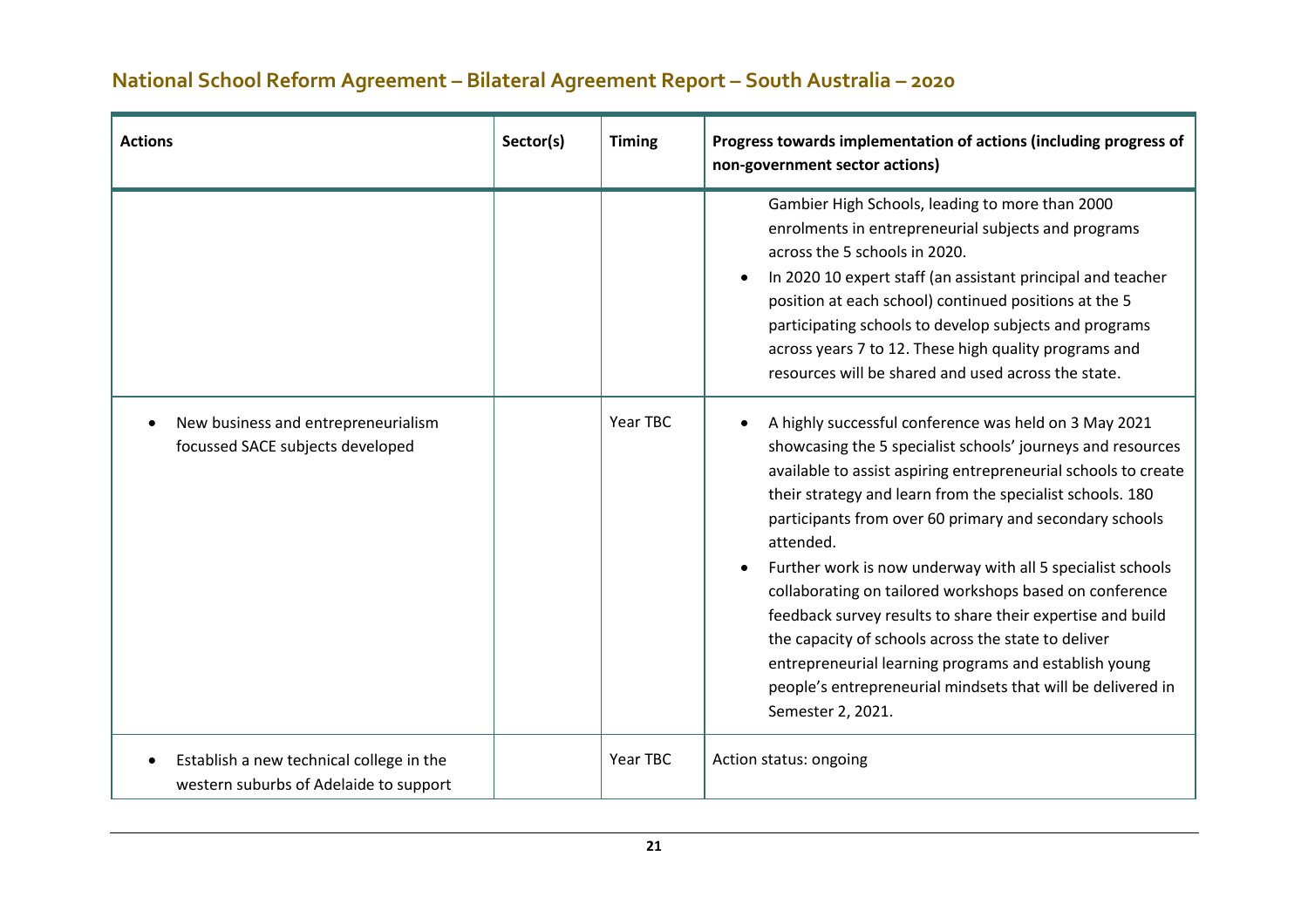| <b>Actions</b>                                                                                                                                                                                | Sector(s) | <b>Timing</b> | Progress towards implementation of actions (including progress of<br>non-government sector actions)                                                                                                                                                                                                                                                                                                                                                                                                                                                                                                                                                                                      |
|-----------------------------------------------------------------------------------------------------------------------------------------------------------------------------------------------|-----------|---------------|------------------------------------------------------------------------------------------------------------------------------------------------------------------------------------------------------------------------------------------------------------------------------------------------------------------------------------------------------------------------------------------------------------------------------------------------------------------------------------------------------------------------------------------------------------------------------------------------------------------------------------------------------------------------------------------|
| young South Australians to develop high<br>level trade, STEM and entrepreneurial skills<br>so they are well equipped for careers in<br>defence, shipbuilding and other maritime<br>industries |           |               | A new technical college is being established in Adelaide's<br>$\bullet$<br>western suburbs, supporting students to pursue trade<br>pathways into high demand jobs such as defence and<br>shipbuilding. The college is being established by expanding<br>the Rosewater Trade Training Centre, adjacent to SA's<br>maritime and defence industries.<br>This is a joint investment between the state government<br>and Catholic Education South Australia.<br>Enrolments have been advertised for semester 2, 2021 in-<br>$\bullet$<br>take from government, Catholic and independent schools.<br>Expansion of the facilities is progressing and will be<br>$\bullet$<br>completed in 2022. |
| Aboriginal and Torres Strait Islander Education<br><b>Strategy</b><br>Release reviewed CESA Aboriginal and<br><b>Torres Strait Islander Education Strategy</b>                                | Catholic  | 2020          | Action status: on hold in 2020. To resume in 2021.<br>In 2019, in preparation for the development of the CESA<br>$\bullet$<br>Aboriginal Education Strategy, the Aboriginal Education<br>Team undertook a range of research and intelligence<br>gathering activities and consultation with Aboriginal<br>communities and stakeholders.<br>In 2020, CESA placed this action on hold pending an<br>$\bullet$<br>appointment to the role of the Education Advisor:<br>Aboriginal and Torres Strait Islanders, and the<br>establishment of a Reference Group.<br>The completion of the Aboriginal Education Strategy and<br>the Review of the Aboriginal Education (programs, services       |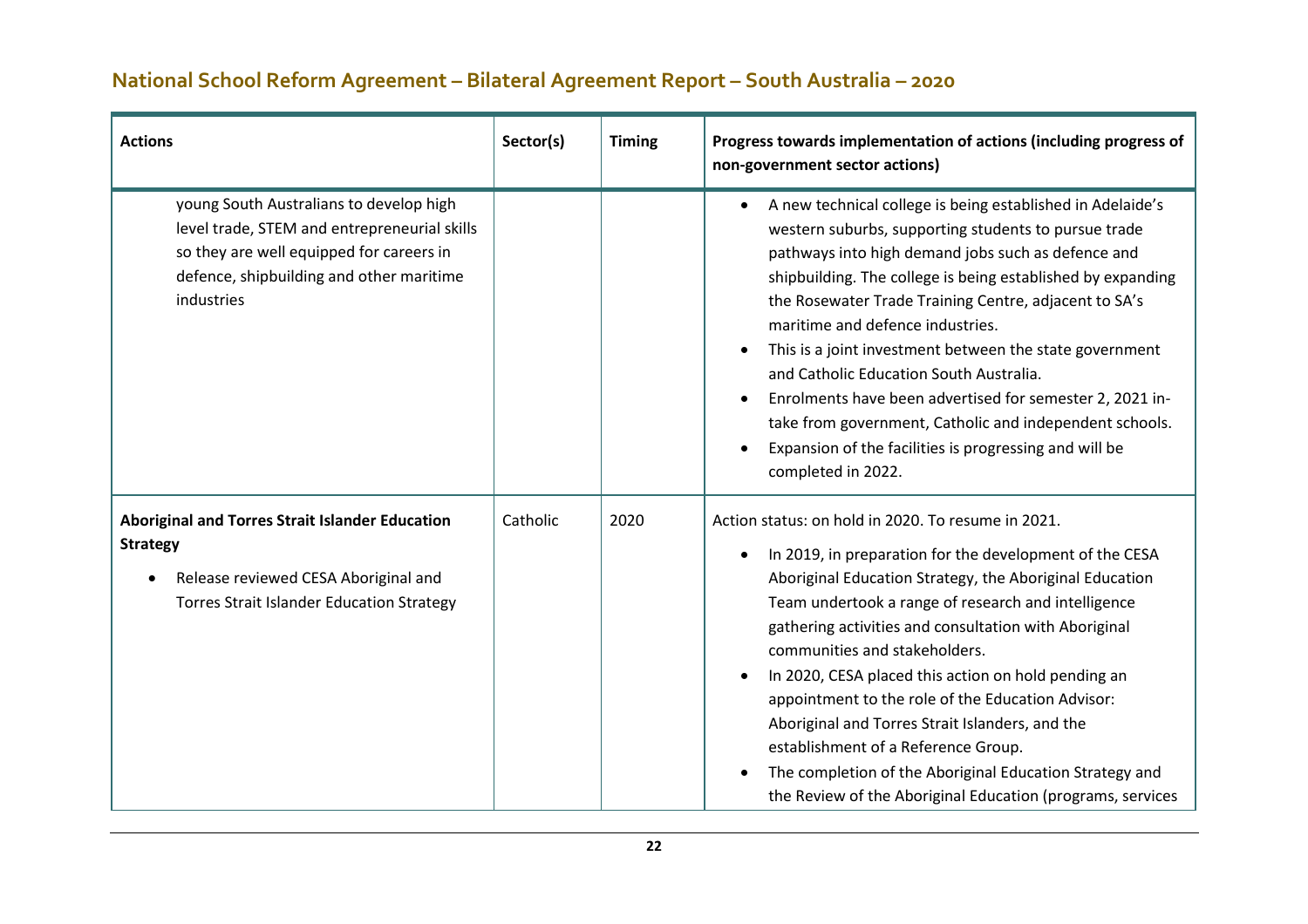| <b>Actions</b>                                                                                                                                                                                                                                                          | Sector(s) | <b>Timing</b>                    | Progress towards implementation of actions (including progress of<br>non-government sector actions)                                                                                                                                                                                                                                                                                                                                                                                                                                                                                                        |
|-------------------------------------------------------------------------------------------------------------------------------------------------------------------------------------------------------------------------------------------------------------------------|-----------|----------------------------------|------------------------------------------------------------------------------------------------------------------------------------------------------------------------------------------------------------------------------------------------------------------------------------------------------------------------------------------------------------------------------------------------------------------------------------------------------------------------------------------------------------------------------------------------------------------------------------------------------------|
|                                                                                                                                                                                                                                                                         |           |                                  | and strategy) will now take place in 2021, supported by a<br>separate budget allocation.                                                                                                                                                                                                                                                                                                                                                                                                                                                                                                                   |
| <b>Continuous Improvement Framework for Catholic</b><br><b>Schools</b><br>Review the 2014 Continuous Improvement<br>Framework for Catholic Schools to reflect<br>the Living Learning Leading Framework<br>Extend External Evaluation process to all<br>Catholic schools | Catholic  | 2020<br>Life of the<br>Agreement | Action status: ongoing<br>As part of the external evaluation processes, the Standards<br>and evidence guide will be the basis for all leaders'<br>performance appraisals and school improvement reviews in<br>2021.<br>The Living, Learning, Leading, Standards were trialed for<br>their efficacy in forming the basis of the annual school<br>improvement planning and performance review in all<br>diocesan schools.<br>An electronic evidence guide was also developed for<br>leaders to upload evidence and artefacts to substantiate<br>improvement and growth against the Standard<br>progressions. |
| <b>Entrepreneurial Education</b><br>Initiate and support an Entrepreneurial &<br>Innovation Network of schools to research<br>and enact pedagogies which engage                                                                                                         | Catholic  | 2021                             | Action status: ongoing<br>Following its establishment in 2019, the Entrepreneurial<br>Education Network continued to offer entrepreneurial<br>learning experiences to improve student knowledge, skills,<br>capabilities.                                                                                                                                                                                                                                                                                                                                                                                  |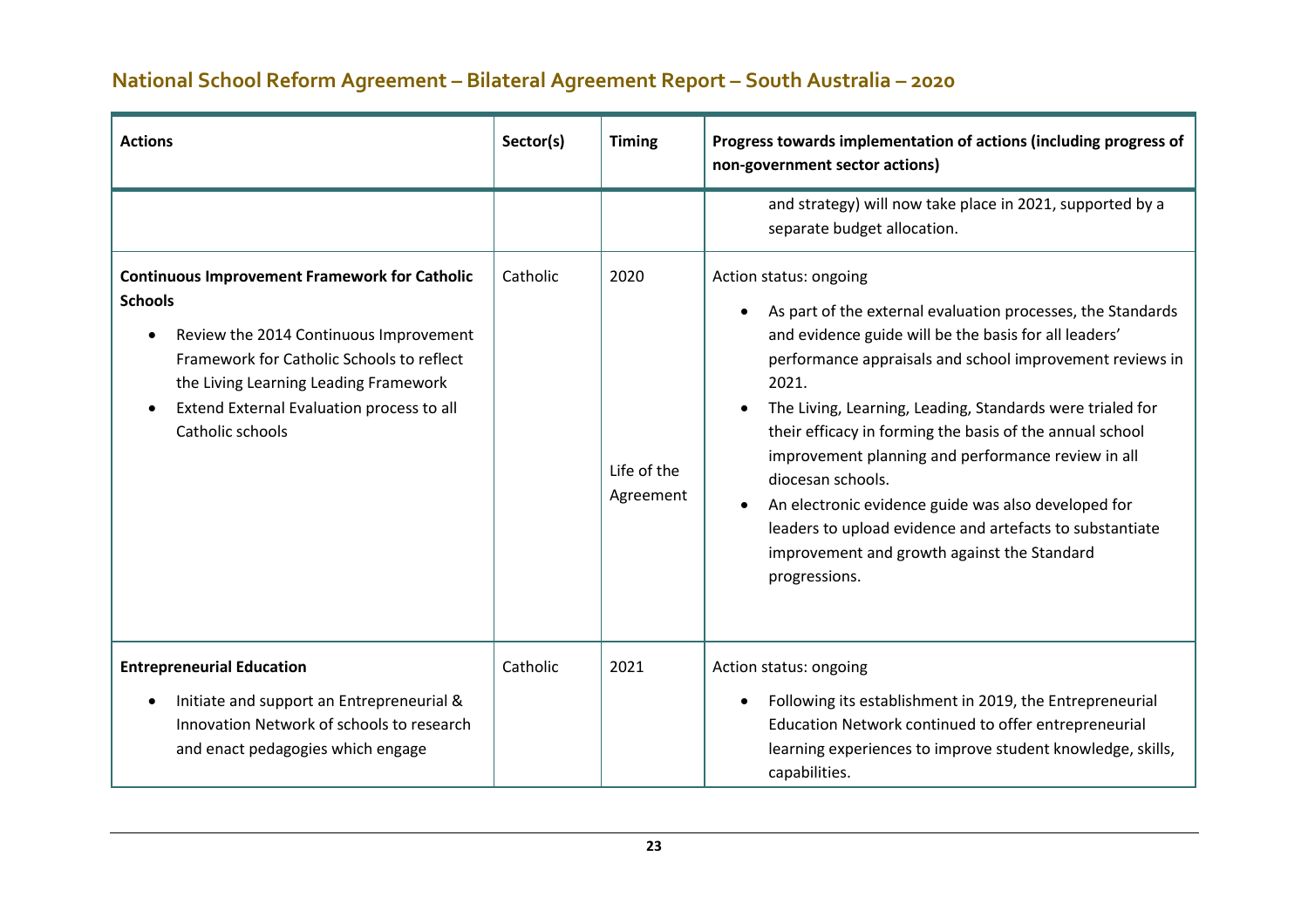| <b>Actions</b>                                                                                                                                                                                                                                                                                         | Sector(s)   | <b>Timing</b>            | Progress towards implementation of actions (including progress of<br>non-government sector actions)                                                                                                                                                                                                                                                                                                                                                              |
|--------------------------------------------------------------------------------------------------------------------------------------------------------------------------------------------------------------------------------------------------------------------------------------------------------|-------------|--------------------------|------------------------------------------------------------------------------------------------------------------------------------------------------------------------------------------------------------------------------------------------------------------------------------------------------------------------------------------------------------------------------------------------------------------------------------------------------------------|
| students in developing entrepreneurial skills<br>and dispositions                                                                                                                                                                                                                                      |             |                          | In 2020, seven schools expressed interest in continuing with<br>$\bullet$<br>the project. 51 students and teachers participated in the<br>Network (31 females and 19 males). Each team typically<br>consisted of five to seven participants, with a mix of<br>teachers and students ranging from Year 3 to Year 9.                                                                                                                                               |
| Collaborate with schools to develop and<br>implement a CESA Entrepreneurial Learning<br>Initiative                                                                                                                                                                                                     |             | 2020                     | Action status: complete<br>A CESA Entrepreneurial Learning Initiative document was<br>$\bullet$<br>established, and Nicole Dyson of Future Anything externally<br>facilitated the Network however due to COVID-19,<br>opportunities to collaborate with educators were limited.<br>Collaborative entrepreneurial initiatives were incorporated<br>into other projects at the school level wherever<br>opportunities arose.                                       |
| <b>Leadership Institute</b><br>The AISSA Leadership Institute supports<br>governing councils, leaders and leadership<br>teams to govern and lead in a rapidly<br>changing education landscape<br>Governing Council Conference and<br>workshops<br>Leadership Legal series<br><b>School Impact Hubs</b> | Independent | Life of the<br>Agreement | Action status: ongoing<br>The AISSA Leadership Institute continued to build the<br>capacity of aspiring, new and established school leaders<br>throughout 2020, using both face to face and online modes<br>of delivery.<br>The Leading Innovation and Change Network supported 16<br>primary and secondary leaders from across 10 schools to<br>lead a process of innovation and change in their schools.<br>This supported leaders to engage in a community of |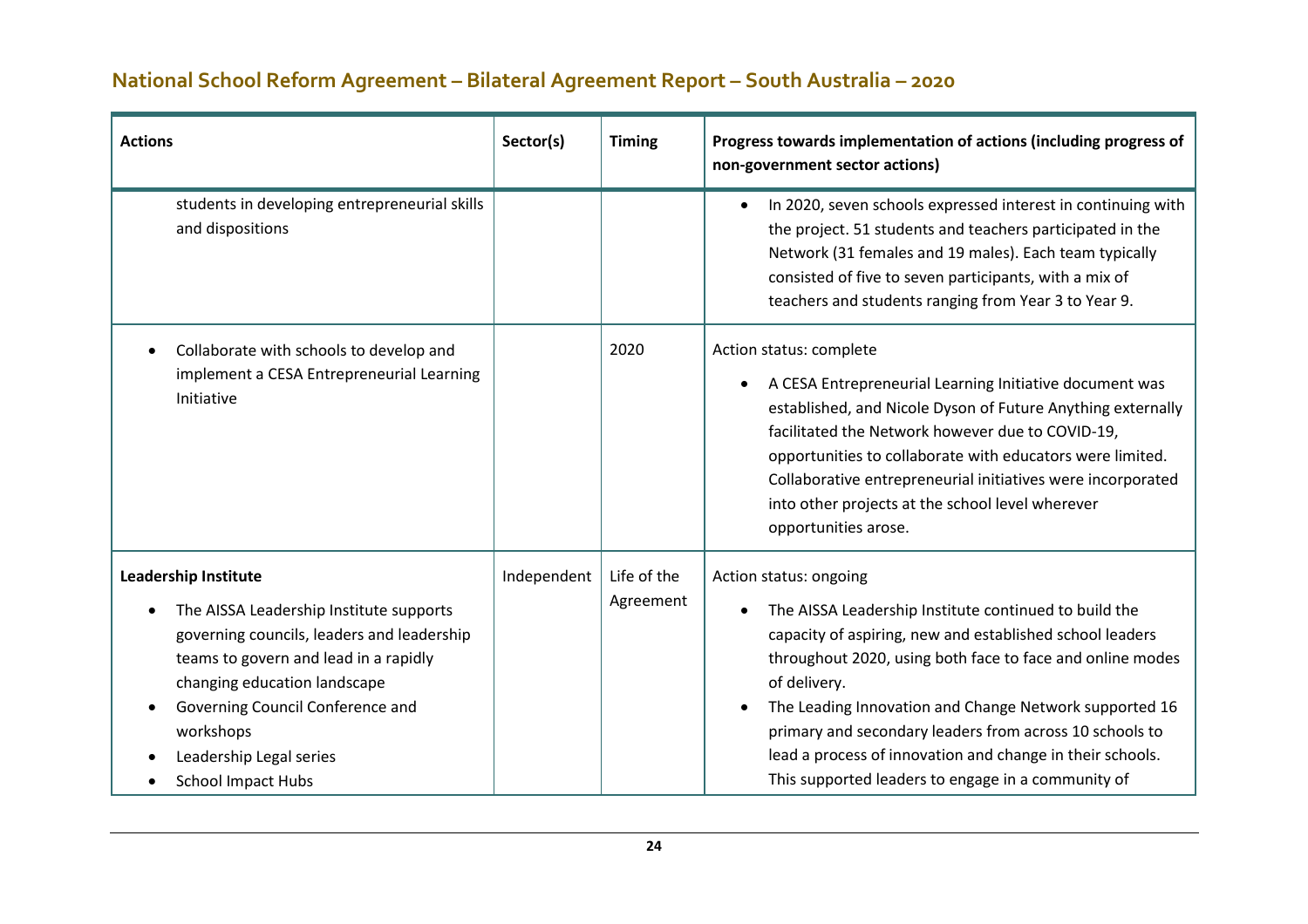| <b>Actions</b>                                                          | Sector(s) | <b>Timing</b> | Progress towards implementation of actions (including progress of<br>non-government sector actions)                                                                                                                                                                                                                                                                                                                                                                                                                                                                                                                                                                                                                                                                                                                                                                                                                                                                                                                                                                                                                                                          |
|-------------------------------------------------------------------------|-----------|---------------|--------------------------------------------------------------------------------------------------------------------------------------------------------------------------------------------------------------------------------------------------------------------------------------------------------------------------------------------------------------------------------------------------------------------------------------------------------------------------------------------------------------------------------------------------------------------------------------------------------------------------------------------------------------------------------------------------------------------------------------------------------------------------------------------------------------------------------------------------------------------------------------------------------------------------------------------------------------------------------------------------------------------------------------------------------------------------------------------------------------------------------------------------------------|
| Leadership seminars, conferences and in-<br>school development programs |           |               | practice, reflect and map on their leadership practices and<br>actions and to grow as adaptive leaders of change and<br>innovation.<br>The four Business of Leadership seminars, focusing on<br>improving leaders' understanding of key legal and human<br>resource issues, were also delivered. Entirely new<br>leadership professional learning opportunities Leading<br>Innovation: Learning from Leading Voices COVID-19 were<br>rapidly designed in response to the COVID-19 pandemic.<br>A series of seven webinars focused on building the capacity<br>of AISSA leaders during the pandemic, with contributions<br>from global education specialists.<br>The series supported schools to create effective continuous<br>learning environments and to consider ways to leverage the<br>pandemic as an opportunity for a shift to pedagogies that<br>are student centred, adaptive and an exploration of non-<br>linear approaches to teaching and learning.<br>81% of participants reported improved understanding of<br>legal and human resource issues, and all participants<br>reported improved understanding of leading innovation and<br>change. |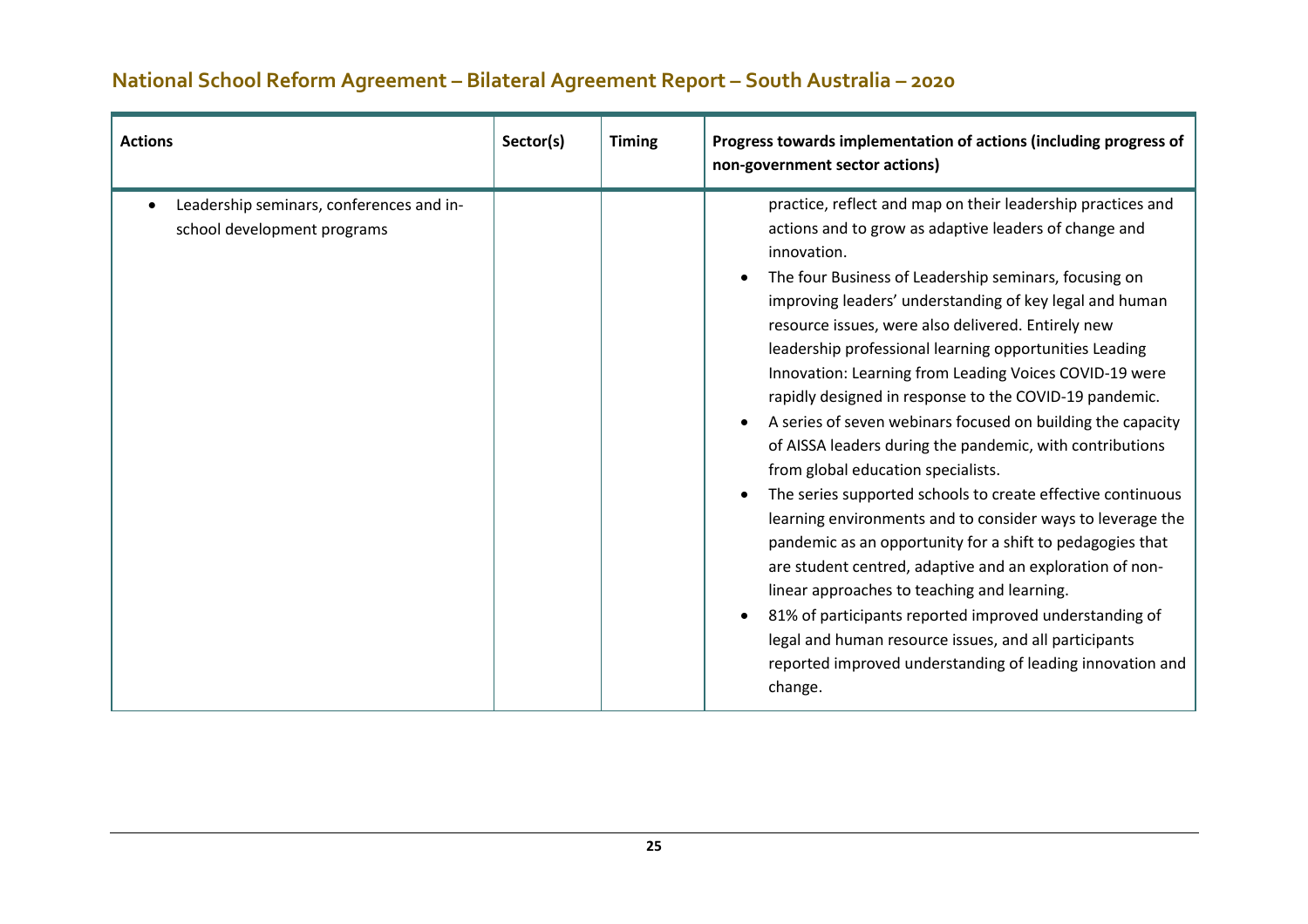| <b>Early Career Teacher Development</b><br>Inducting early career teachers to the<br>profession through the provision of<br>professional learning and mentoring | Independent | Life of the<br>Agreement | Action status: ongoing<br>The AISSA Early Career Teacher (ECT) program is<br>underpinned by the belief that carefully designed induction<br>processes will support early career teachers to navigate<br>more successfully their first years of teaching.<br>The program scaffolds early career teachers and their<br>mentors through carefully designed learning and<br>relationship building opportunities to foster their<br>professional identity, professional practice and teacher<br>wellbeing.<br>Ongoing surveying of teachers proved pivotal in meeting<br>the needs of participating beginning teachers during the<br>COVID-19 pandemic, with the additional topic of effective<br>assessment and reporting added to the program in<br>response to feedback collected.<br>Early career teachers received ongoing support focused on<br>establishing positive relationships with students and<br>creating successful learning environments, as the<br>foundation for effective learning.<br>Advice and support continued to be provided to both build<br>professional networks and transition from Graduate to<br>Proficient career stage (Provisional to Full Registration).<br>Participants indicated that the structure and mixed modes |
|-----------------------------------------------------------------------------------------------------------------------------------------------------------------|-------------|--------------------------|-----------------------------------------------------------------------------------------------------------------------------------------------------------------------------------------------------------------------------------------------------------------------------------------------------------------------------------------------------------------------------------------------------------------------------------------------------------------------------------------------------------------------------------------------------------------------------------------------------------------------------------------------------------------------------------------------------------------------------------------------------------------------------------------------------------------------------------------------------------------------------------------------------------------------------------------------------------------------------------------------------------------------------------------------------------------------------------------------------------------------------------------------------------------------------------------------------------------------------------------------------|
|                                                                                                                                                                 |             |                          | of the program was well regarded, as was the opportunity<br>to spend dedicated time with their school mentor.                                                                                                                                                                                                                                                                                                                                                                                                                                                                                                                                                                                                                                                                                                                                                                                                                                                                                                                                                                                                                                                                                                                                       |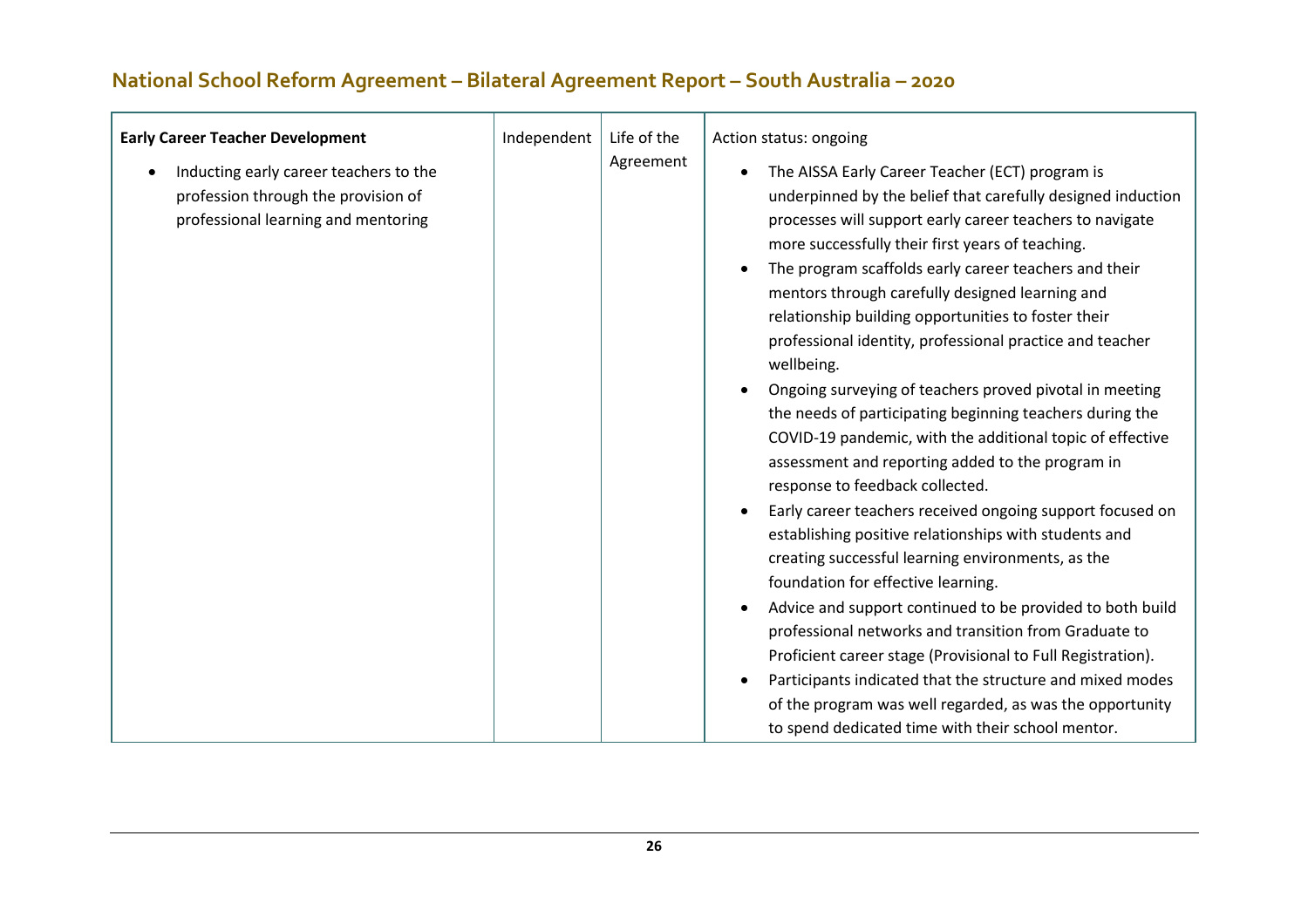| <b>Actions</b>                                                                                                                                                                                                                              | Sector(s)   | <b>Timing</b> | Progress towards implementation of actions (including progress of<br>non-government sector actions)                                                                                                                                                                                                                                                                                                                                                                                                                                                                                                                |
|---------------------------------------------------------------------------------------------------------------------------------------------------------------------------------------------------------------------------------------------|-------------|---------------|--------------------------------------------------------------------------------------------------------------------------------------------------------------------------------------------------------------------------------------------------------------------------------------------------------------------------------------------------------------------------------------------------------------------------------------------------------------------------------------------------------------------------------------------------------------------------------------------------------------------|
|                                                                                                                                                                                                                                             |             |               | 62% of early career teachers indicated that involvement in<br>$\bullet$<br>this program enabled a deeper reflection about their own<br>pedagogical toolboxes and teaching strategies.                                                                                                                                                                                                                                                                                                                                                                                                                              |
| <b>ChallenGE Project</b><br>The ChallenGE Project use a Design Thinking<br>methodology to develop context specific<br>responses to the needs of highly able<br>learners. Schools will prototype and scale<br>locally developed initiatives. | Independent | 2019          | Action status: completed in 2019.<br>This activity was completed in 2019. In 2020, a paper "In<br>$\bullet$<br>what ways did participating schools in the ChallenGE Project<br>improve outcomes for their highly able learners?" was<br>completed. It is available for all school to access, along with<br>project resources, on the AISSA website.                                                                                                                                                                                                                                                                |
| <b>Centre for Innovation</b><br>The AISSA Centre for Innovation will support<br>schools to implement improvement<br>initiatives through programs including:<br><b>School Impact Hubs</b><br>Learning Design and Moderation                  | Independent | 2019-21       | Action status: ongoing<br>The AISSA Centre for Innovation supports schools across the<br>$\bullet$<br>sector to design, implement and scale new futures by<br>connecting school leaders to thought leaders and external<br>partnerships, networks and innovation research, resources<br>and practice.<br><b>School Impact Hubs</b><br>In 2020, the impact hubs have continued to be an<br>$\bullet$<br>innovative and collaborative spaces for leaders to create,<br>test and grow approaches that respond to future<br>possibilities for student-centred learning.<br>Two strands of impact hubs were undertaken: |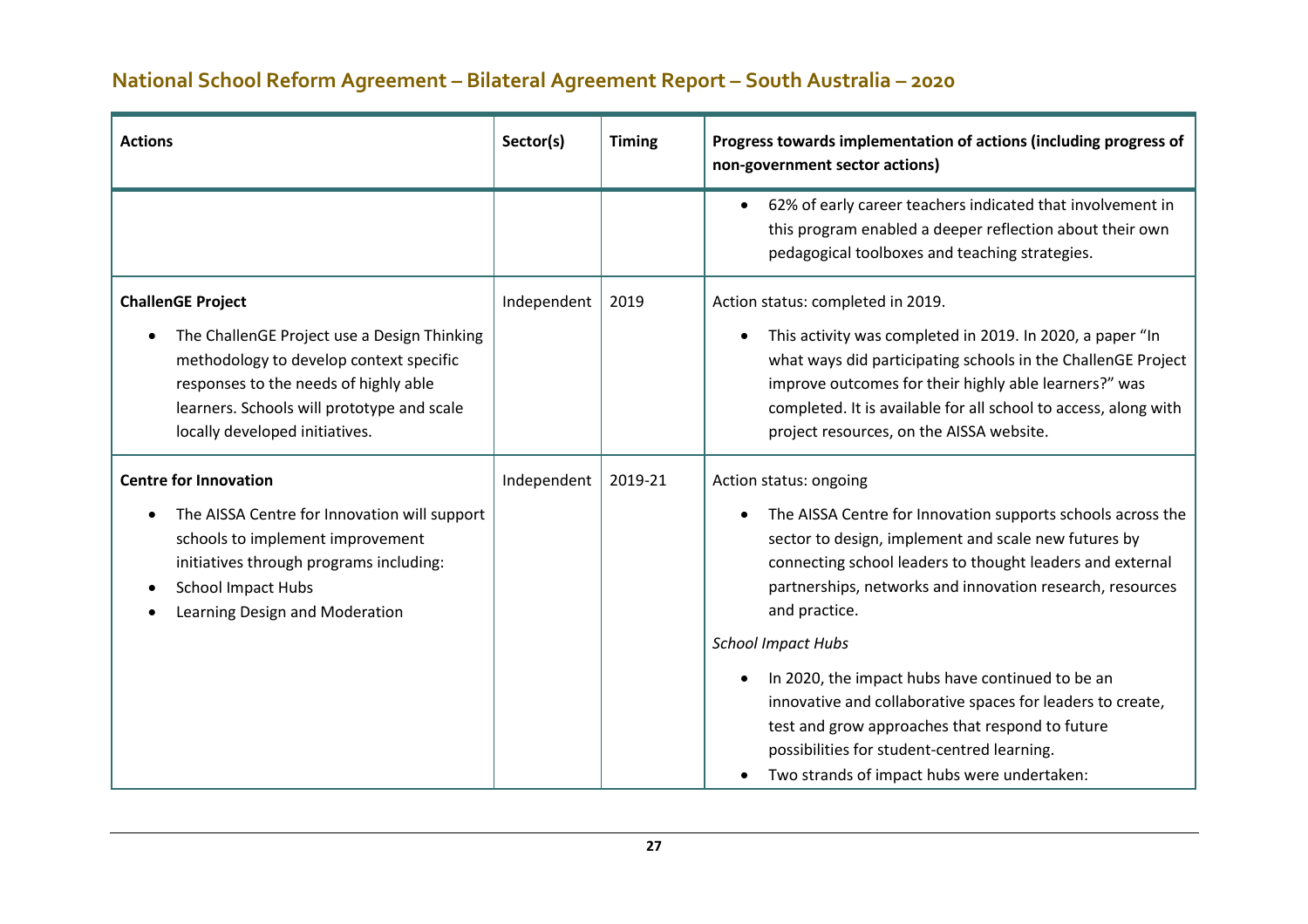| <b>Actions</b> | Sector(s) | <b>Timing</b> | Progress towards implementation of actions (including progress of<br>non-government sector actions)                                                                                                                                                                                                                                                                                                                                                                                                                                                                                                                                                                                                                                                                                                                                                                                |
|----------------|-----------|---------------|------------------------------------------------------------------------------------------------------------------------------------------------------------------------------------------------------------------------------------------------------------------------------------------------------------------------------------------------------------------------------------------------------------------------------------------------------------------------------------------------------------------------------------------------------------------------------------------------------------------------------------------------------------------------------------------------------------------------------------------------------------------------------------------------------------------------------------------------------------------------------------|
|                |           |               | a Student Agency impact hub saw participation<br>$\circ$<br>from 101 participants across 16 schools<br>a Metapraxis impact hub saw participation from 76<br>$\circ$<br>people across 12 schools<br>The hubs provided a practical and lived experience of<br>$\bullet$<br>leading change that was closely linked to current research,<br>leadership theory and daily work.<br>Participants engaged in both face to face and on-line<br>$\bullet$<br>sessions focusing on leading innovation and change,<br>organisational change, innovation, scaling strategies and<br>adaptive leadership.<br>One-to-one clinics also offered 'between workshop'<br>$\bullet$<br>bespoke support to individual schools in support of their<br>innovation journey.<br>100% of impact hub members indicated increased capacity<br>to lead organisational change and innovation in their<br>context. |
|                |           |               | Learning Design and Moderation<br>In 2020, a series of online, interactive professional learning<br>sessions were developed to engage teachers in the key<br>principles and practices of collaborative moderation and<br>learning design.                                                                                                                                                                                                                                                                                                                                                                                                                                                                                                                                                                                                                                          |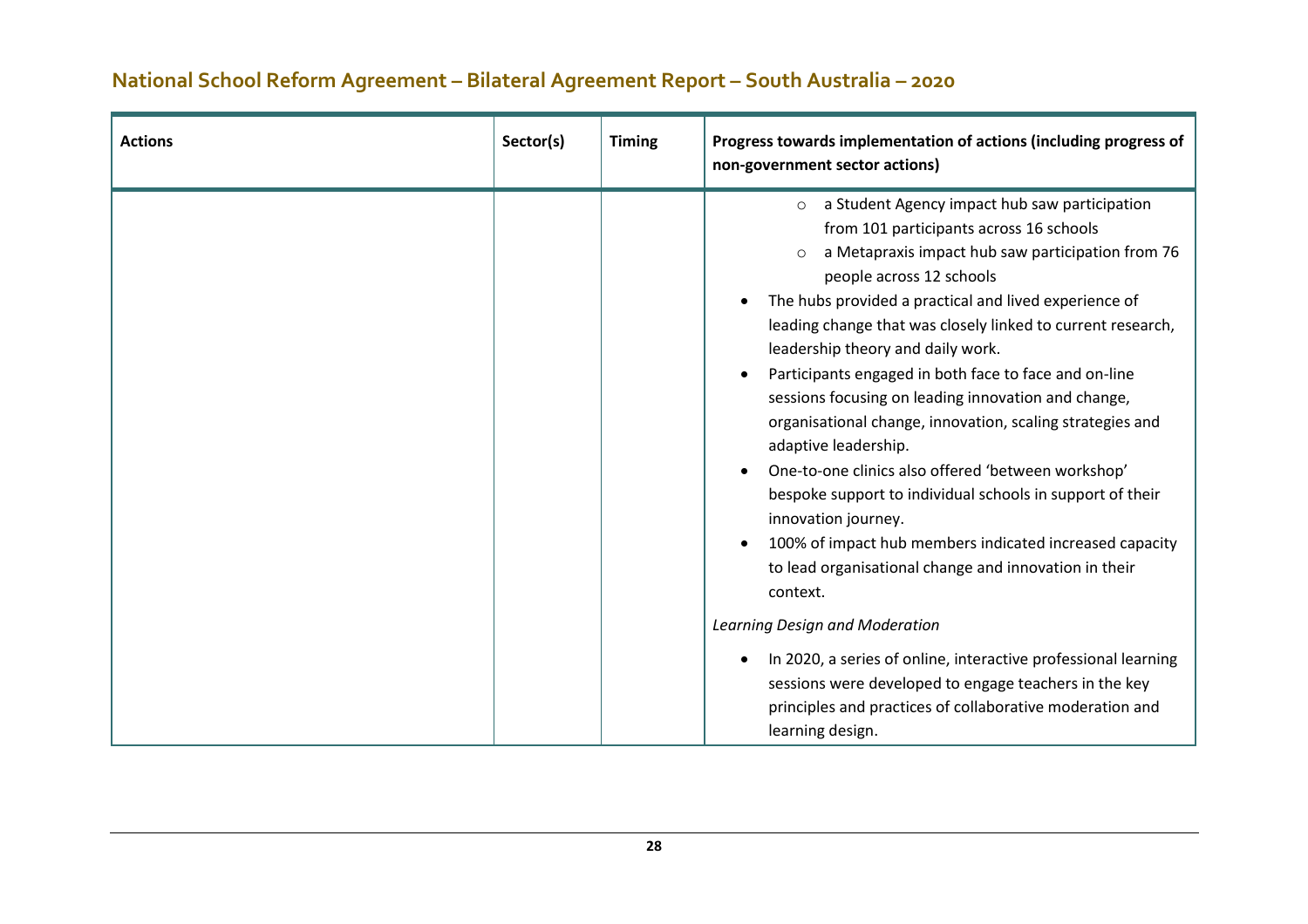| <b>Actions</b> | Sector(s) | <b>Timing</b> | Progress towards implementation of actions (including progress of<br>non-government sector actions)                                                                                                                                                                                                                                                                                                                                                                                                                                                                                                                                                                                                                                                                                                                                                                                    |
|----------------|-----------|---------------|----------------------------------------------------------------------------------------------------------------------------------------------------------------------------------------------------------------------------------------------------------------------------------------------------------------------------------------------------------------------------------------------------------------------------------------------------------------------------------------------------------------------------------------------------------------------------------------------------------------------------------------------------------------------------------------------------------------------------------------------------------------------------------------------------------------------------------------------------------------------------------------|
|                |           |               | Guiding questions and targeted activities supported impact<br>hub discussions and schools' action inquiries and<br>professional discourse between sessions.<br>Resources developed were provided to schools to enable<br>$\bullet$<br>learning leaders to implement this work within individual<br>contexts. In particular, the 8 Steps to Moderation resource,<br>developed by the AISSA in response to these projects,<br>provided a framework for implementing and leading this<br>work within a school.<br>97% of participants indicate improved understanding of<br>$\bullet$<br>principles and practices related to collaborative moderation<br>and learning design and that this has had a positive impact<br>on their educational practice.<br>All participants indicate improved practice in making<br>consistent and evidence-informed judgements about<br>student learning. |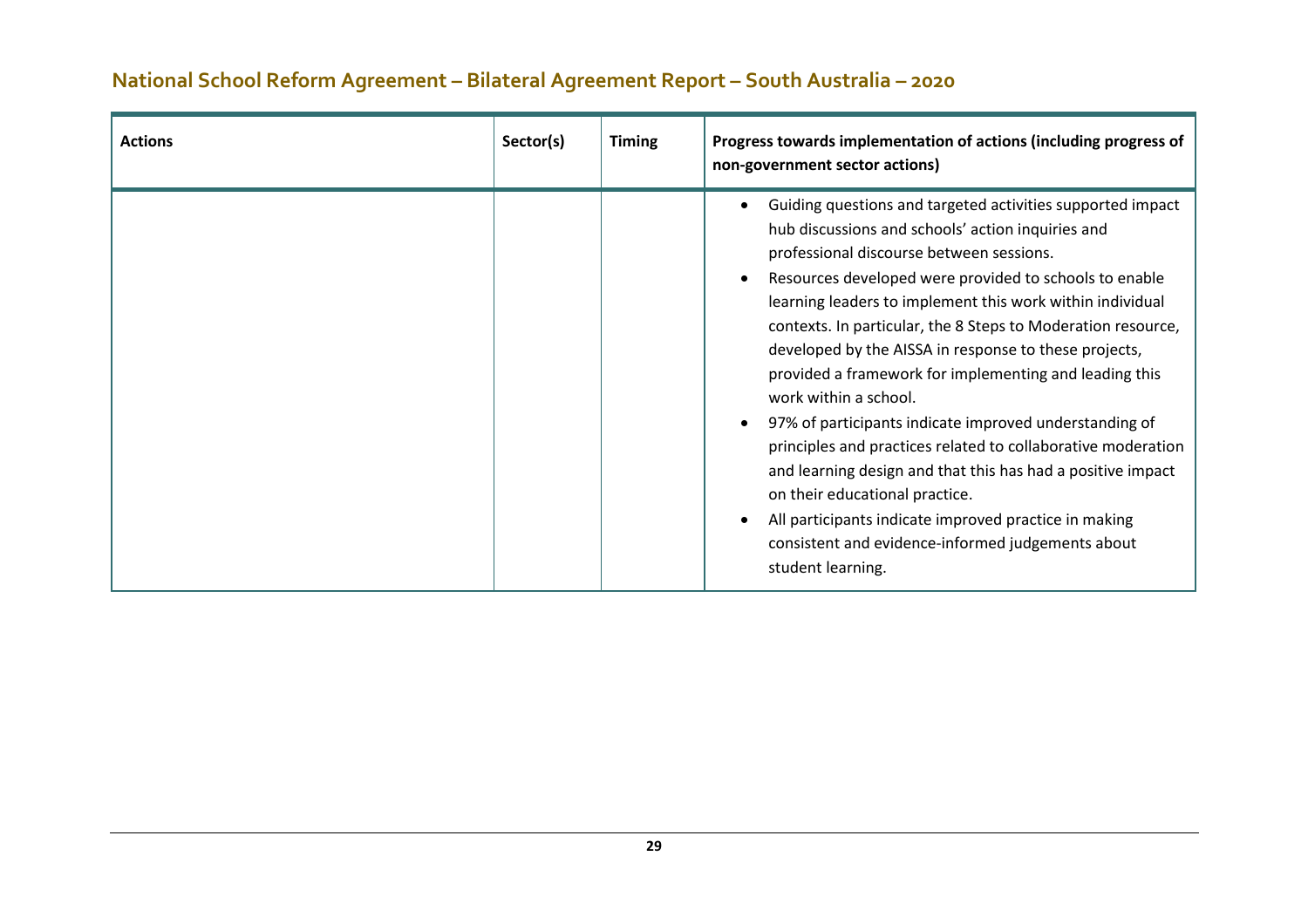| <b>Actions</b>                                                                                                                                             | Sector(s)  | <b>Timing</b>            | Progress towards implementation of actions (including progress of<br>non-government sector actions)                                                                                                                                                                                                                                                                                                                                                                                                                                                                                                                                                                                                                                                                                                                                                                                                                                                                                                                                                                                   |
|------------------------------------------------------------------------------------------------------------------------------------------------------------|------------|--------------------------|---------------------------------------------------------------------------------------------------------------------------------------------------------------------------------------------------------------------------------------------------------------------------------------------------------------------------------------------------------------------------------------------------------------------------------------------------------------------------------------------------------------------------------------------------------------------------------------------------------------------------------------------------------------------------------------------------------------------------------------------------------------------------------------------------------------------------------------------------------------------------------------------------------------------------------------------------------------------------------------------------------------------------------------------------------------------------------------|
| <b>School Improvement Model</b><br>Continue to implement agreed<br>improvements to the Nationally Collection<br>of Data on School Students with Disability | Government | Life of the<br>Agreement | Action status: ongoing<br>The department encouraged schools to access professional<br>development opportunities on the NCCD and the Disability<br>Standards for Education via the NCCD portal.<br>Departmental officers participated in the Student with<br>Disability Loading Review Reference Group that acts upon<br>the recommendations from the National Schools<br>Resourcing Board review of the national disability loadings.<br>The department undertakes quality assurance strategies to<br>ensure a consistent understanding of the NCCD model<br>across all South Australian schools. Strategies include in-<br>school professional development, a help desk service, cross<br>sector moderations, promotion of the NCCD portal and the<br>importance for all staff to undertake Disability Standards for<br>Education training. We are a responsive service and tailor<br>our support to meet site specific needs.<br>Post collection, South Australia's data is analysed to address<br>anomalies and to determine gaps in service and future<br>improvement strategies. |

# **Reform Direction C – Enhancing the national evidence base**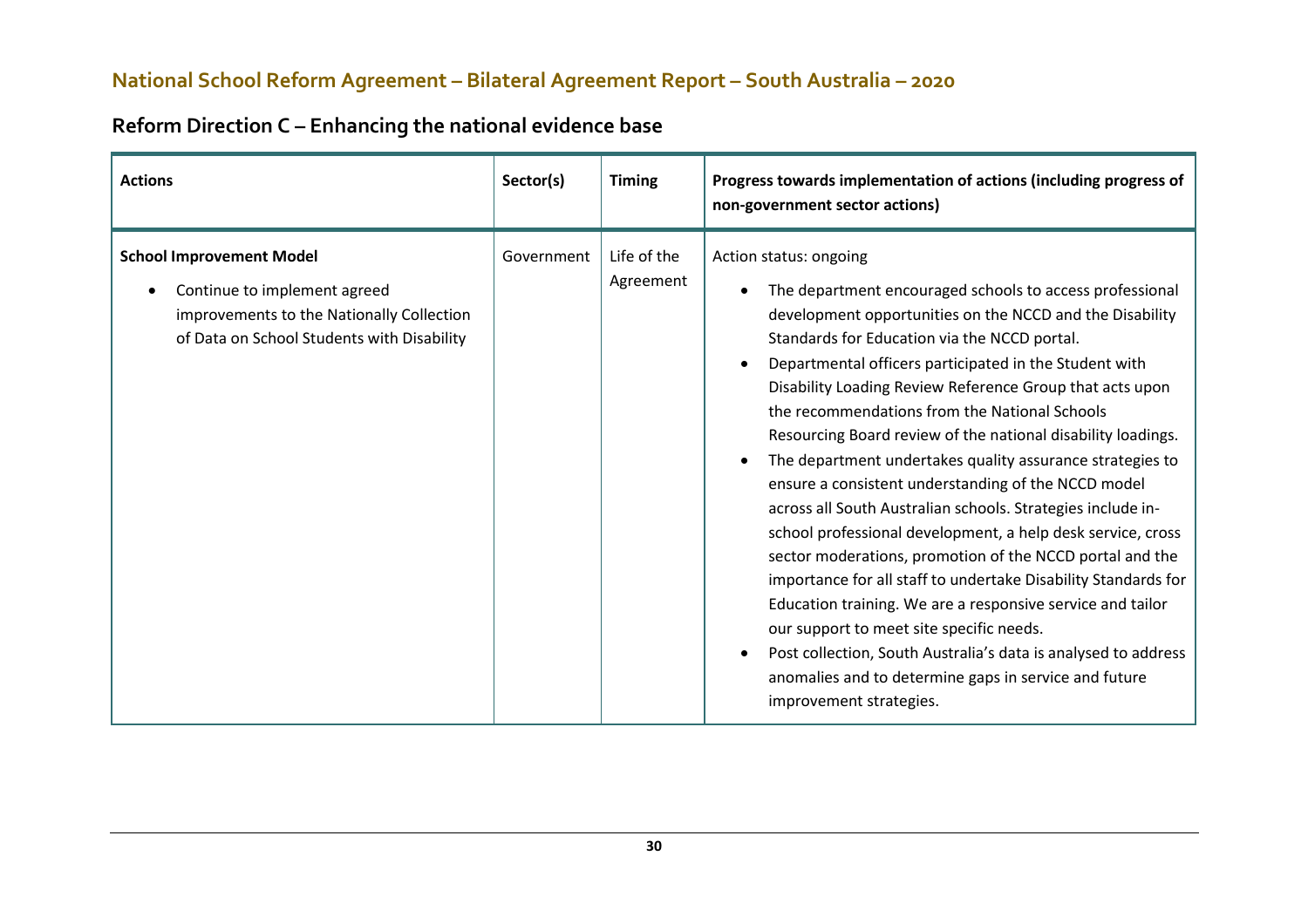| <b>Actions</b>                                                                                                                                                                                                       | Sector(s)   | <b>Timing</b>            | Progress towards implementation of actions (including progress of<br>non-government sector actions)                                                                                                                                                                                                                                                                                                                                                                                                                                                                                                                                                             |
|----------------------------------------------------------------------------------------------------------------------------------------------------------------------------------------------------------------------|-------------|--------------------------|-----------------------------------------------------------------------------------------------------------------------------------------------------------------------------------------------------------------------------------------------------------------------------------------------------------------------------------------------------------------------------------------------------------------------------------------------------------------------------------------------------------------------------------------------------------------------------------------------------------------------------------------------------------------|
| School improvement dashboard developed<br>and provided to schools                                                                                                                                                    | Catholic    | 2020                     | Action status: ongoing<br>In 2019, work progressed on the development of a school<br>$\bullet$<br>improvement dashboard built around a Balanced Scorecard<br>approach to system and school KPIs and a Business<br>Intelligence tool to provide data to support school<br>improvement activities and evidence of improvement.<br>In 2020, the Business Intelligence tool was piloted with<br>$\bullet$<br>schools in 2020 ready for full implementation in term 3 of<br>2020.<br>Ongoing refinements and additional measures are<br>$\bullet$<br>continually adding to the tool's efficacy and alignment to<br>school and system improvement priorities in 2021. |
| <b>School Improvement Model</b><br>Each Independent school is supported to<br>meet both national obligations and strategic<br>school improvement initiatives, through the<br>provision of expert support and advice. | Independent | Life of the<br>Agreement | Action status: ongoing<br>South Australian Independent schools were supported in<br>$\bullet$<br>their school improvement journeys through an approach<br>that connected the expertise of the AISSA Educational<br>Consultancy team with school principals and leadership<br>teams. This has fostered the progression and achievement<br>of strategic school improvement initiatives within localised<br>contexts.<br>Throughout the year the AISSA educational consultancy<br>team continued to provide personalised support to schools.                                                                                                                       |